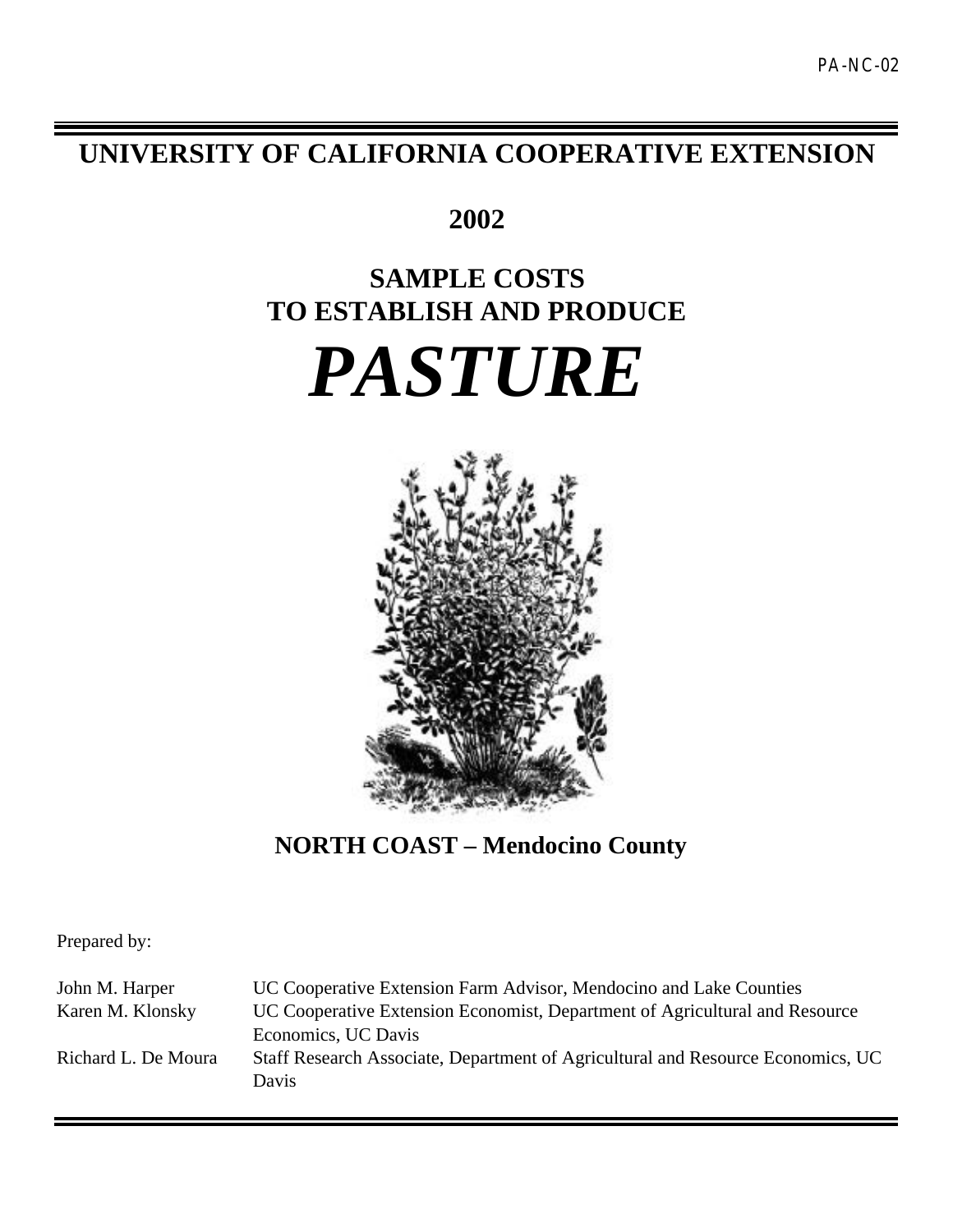# **UNIVERSITY OF CALIFORNIA COOPERATIVE EXTENSION**

# **SAMPLE COSTS TO ESTABLISH AND PRODUCE PASTURE North Coast - Mendocino County - 2002**

# **STUDY CONTENTS**

| Table 3. WHOLE FARM ANNUAL EQUIPMENT COSTS for ESTABLISHMENT YEAR10         |  |
|-----------------------------------------------------------------------------|--|
|                                                                             |  |
|                                                                             |  |
|                                                                             |  |
|                                                                             |  |
| Table 8 - 8A. WHOLE FARM ANNUAL EQUIPMENT, INVESTMENT and OVERHEAD COSTS 16 |  |
|                                                                             |  |
|                                                                             |  |
|                                                                             |  |

# **INTRODUCTION**

Sample costs to establish a pasture stand and produce pasture in the North Coast Region – Mendocino County are shown in this study. The study is intended as a guide only, and can be used to make production decisions, determine potential returns, prepare budgets and evaluate production loans. Practices described are based on the production practices considered typical for this crop and region, but will not apply to every farm situation. Sample costs for labor, materials, equipment and custom services are based on current figures. A "*Your Costs*" column in Tables 1, 2, 5 and 6 is provided to enter your costs.

The hypothetical farm operations, production practices, overhead, and calculations are described under the assumptions. For additional information or an explanation of calculations used in the study call the Department of Agricultural and Resource Economics, University of California, Davis, California, (530) 752- 3589 or the local UC Cooperative Extension office.

Sample Cost of Production Studies for many commodities are available and can be requested through the Department of Agricultural and Resource Economics, UC Davis, (530) 752-3589. Current studies can be downloaded from the department website http://coststudies.ucdavis.edu or obtained from the local county UC Cooperative Extension offices.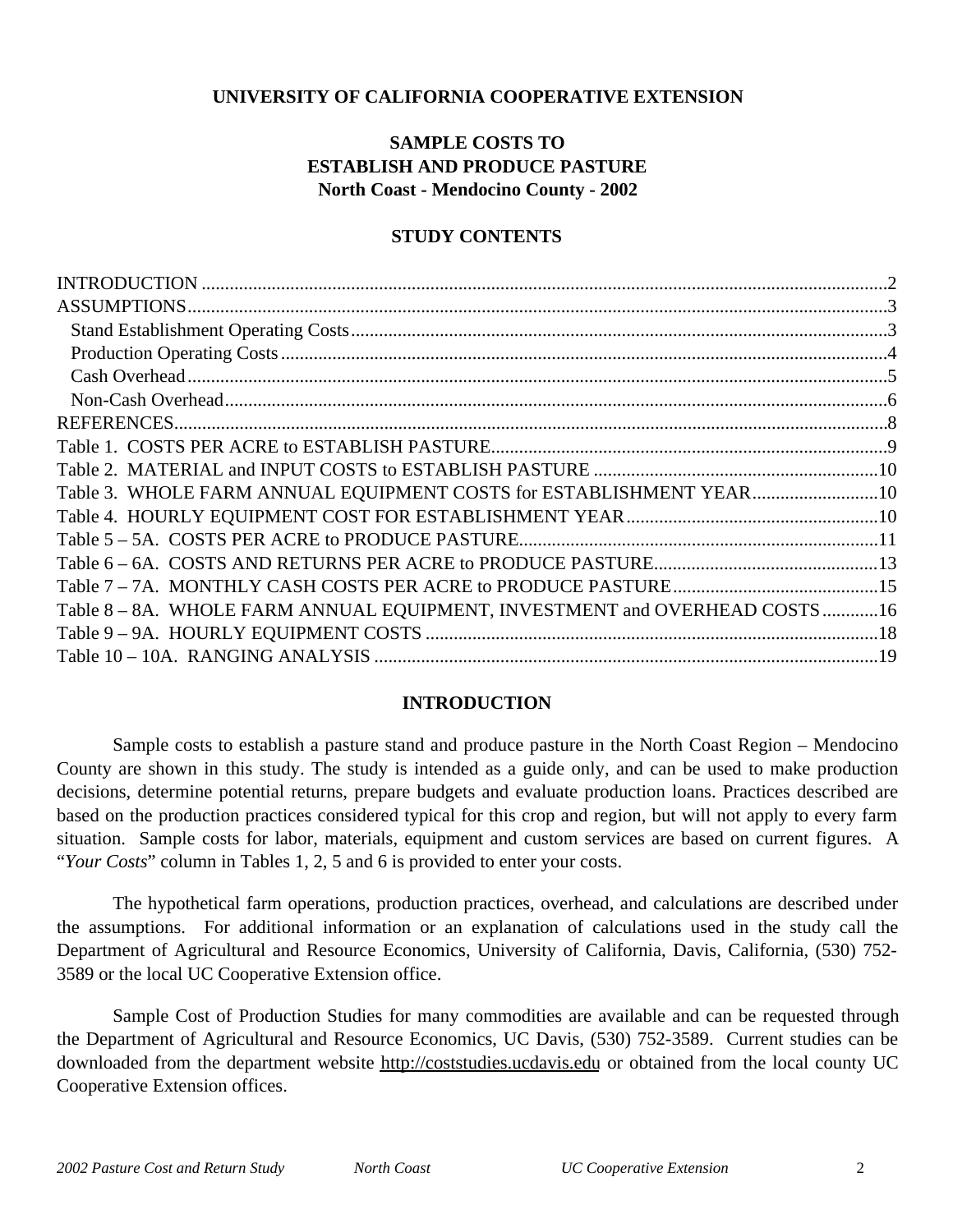# **ASSUMPTIONS**

The following assumptions refer to Tables 1 to 10 and pertain to sample costs to establish a pasture stand and produce pasture in the North Coast Region – Mendocino County. The study covers the coastal zone (tables 5 –10) and interior zones (tables 5A – 10A) of the county. Practices, yields, and rainfall vary between zones. Practices described are not University of California recommendations, but represent production practices and materials considered typical of a well-managed pasture stand in the region and/or zone. Costs, materials, and practices in this study will not be applicable to all situations.Establishment and cultural practices vary among growers within the region; variations can be significant. **The use of trade names in this report does not constitute an endorsement or recommendation by the University of California nor is any criticism implied by omission of other similar products.**

**Farm.** The hypothetical farm consist of 2,500 non-contiguous acres of land on which 40 acres are being planted to pasture, 160 acres are mature pasture, 2,290 acres are range land, five acres are dairy buildings and five acres are roads and farmstead. The pastures are planted in valleys with no more than 15% slope. The owner manages the farm.

# **Stand Establishment Operating Costs**

Tables 1, 2, 3, and 4

**Land Preparation**. The ground is ripped 20 to 32 inches deep to fracture the soil and improve water infiltration. The field is disced in three directions to break up large clods, then cultipacked.

**Planting.** The cultipacker is used to firm the seedbed prior to and after planting. In late August, pasture seed consisting of ryegrass (50% annual, 50% perennial) at  $30 - 35$  pounds per acre and clover at  $4 - 5$  pounds per acre is planted 1/4 to 1/2 inch deep. The grower uses a grain drill with the coulters removed and pulls the cultipacker behind the drill. Stand life in the region is 7 to 12 years and is 10 years in this study.

**Fertilization**. Growers should apply fertilizer or soil amendments after soil tests determine pH and nutrient levels. Lime at one-half to two tons per acre may be required on soils with pH lower than 7.

**Irrigation**. Fall and winter rains provide enough water to germinate the seed and establish a stand.

**Weed Control**. Weed problems are minimal and are not treated in this study. Severe weed problems can sometimes be treated with an application of 2-4D or the grower may consider discing and replanting.

**Harvest.** August plantings will not produce a crop in the current year other than grazing.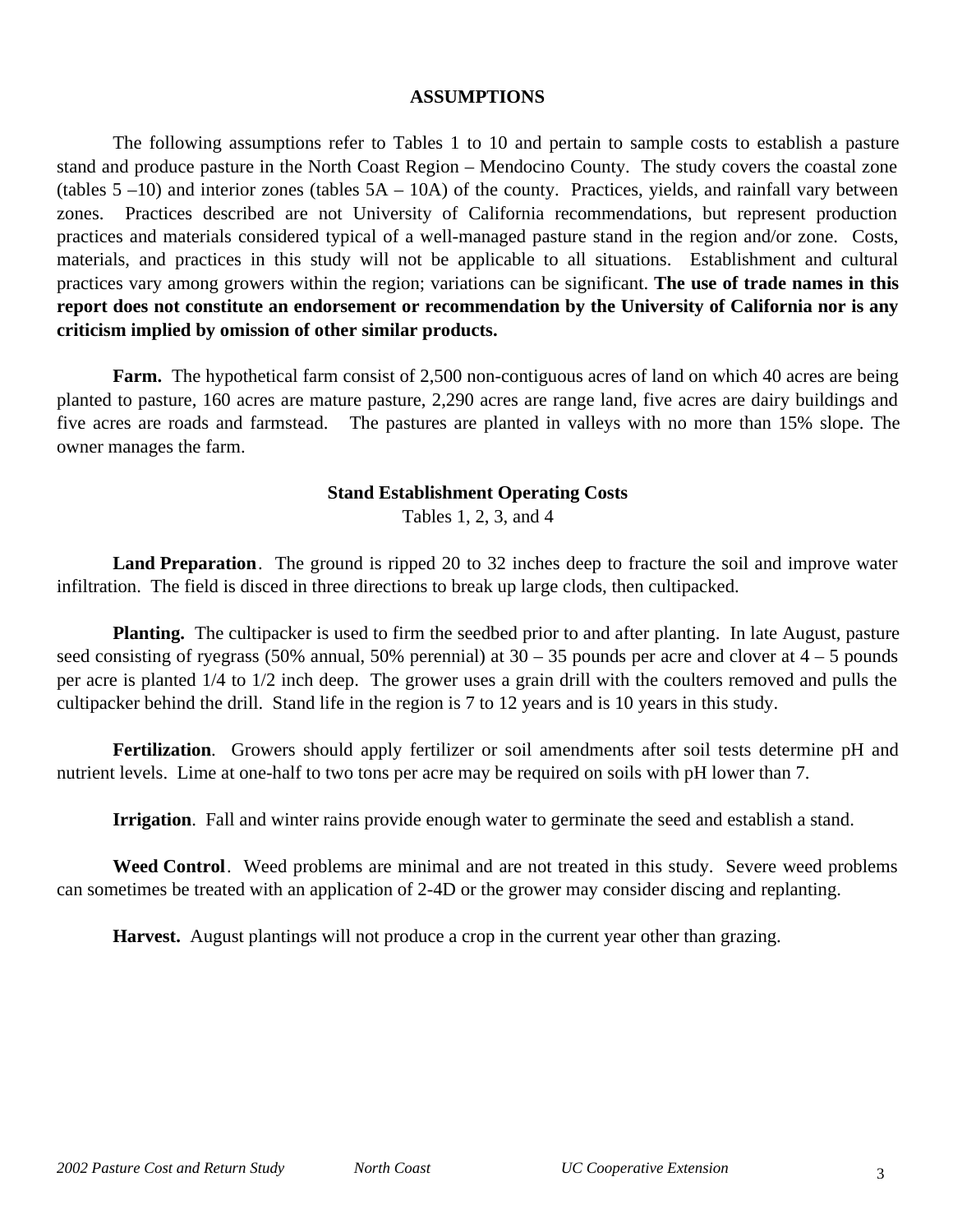# **Production Operating Costs** Tables 5 to 10 Coastal Region Tables 5A to 10A Interior Region

**Irrigation**. Coastal irrigations begin in May and continue into October. Twenty acre-inches of water at \$40.32 per acre-foot or \$3.36 per acre-inch is applied through hand-line sprinklers. Inland irrigations begin in mid-April and continue through mid-September. Thirty acre-inches are applied through hand-line sprinklers. Irrigation costs shown in the tables include the costs for water, equipment (tractor and pipe trailer), and labor for moving the lines and irrigating.

**Fertilization**. In the coastal area, grazing pasture is fertilized at 30 pounds of N per acre as Urea every 28 days or once per month from April through August. Pasture for silage receives 150 pounds of N per cutting, but is not addressed in this study. No fertilizers are applied in the inland area. It is assumed that the manure and legumes provide enough N to support the grasses.

Pest Management. For information on pesticides available, pest identification, monitoring, and management visit the UC IPM website at www.ipm.ucdavis.edu. Written recommendations are required for many pesticides, and are made by licensed pest control advisors. For information on pesticide use permits, contact the local county agricultural commissioner's office.

*Weeds.* No control is assumed in this study. Weeds can be controlled by clipping, mowing and/or removing by hand.

*Insects.* Crane fly damage occurs about once every five years. The fly larvae will denude large areas, which are treated and replanted.

**Harvest**. The crop may be grazed, baled for hay, and/or cut to make silage. In this study, it is assumed the crop is grazed. Early in the season, growers may swath and bale the pasture hay or cut for silage and then graze. Also, a grower may grow a percentage of the pasture acreage for non-grazing use – hay, silage. The nongrazed pasture is mechanically harvested an average of three times per year. Harvest equipment owned by the farm consists of a self-propelled swather, center-delivery rake, a self-propelled bale wagon, and one engine driven pull-type balers.

**Yield**. The coastal crop is assumed to yield 14.5 tons (dry matter basis) per acre over seven months (mid-March to mid-October) and the inland crop 4.5 ton over six months (March to August). Feed obtained from pasture is often measured in animal units. An animal unit month (AUM) is equivalent in feed value to 0.4 tons of alfalfa hay, or 2.5 AUM equals one ton of hay.

**Returns**. Based on current values reported by the growers, \$30 per ton on a dry matter basis for the standing forage is used to calculate returns.

Labor. Hourly wages for workers are \$6.75 per hour for labor and \$15.00 per hour for machine operators. Adding 34% for the employers share of federal and state payroll taxes, insurance, and other possible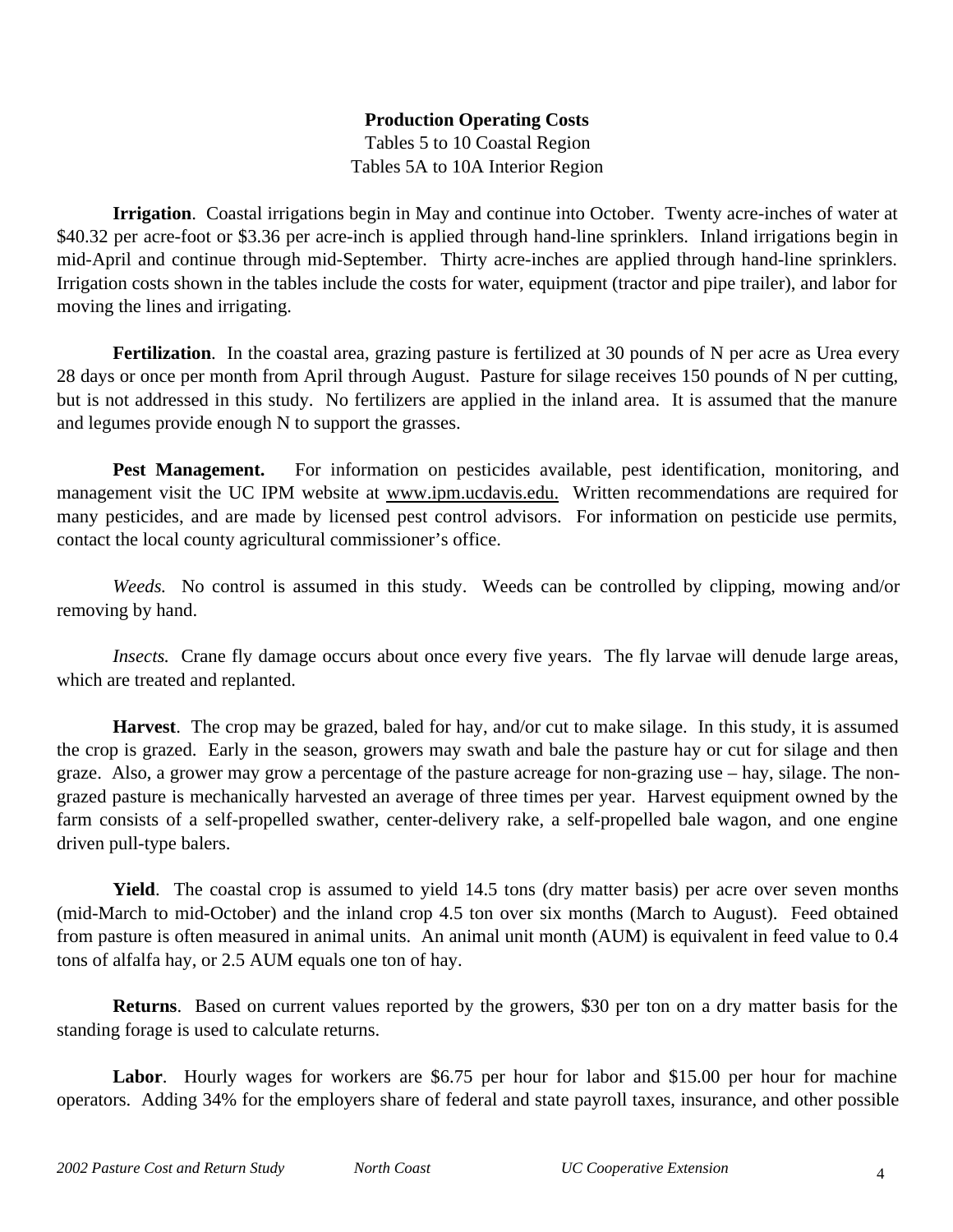benefits gives the labor rates shown of \$9.05 for non-machine labor and \$20.10 per hour for machine labor. The labor hours for operations involving machinery are 10% higher than the machine hours to account for extra labor involved in equipment set-up, moving, maintenance and repair.

**Equipment Operating Costs.** Repair costs are based on purchase price, annual hours of use, total hours of life, and repair coefficients formulated by ASAE. Fuel and lubrication costs are also determined by ASAE equations based on maximum PTO horsepower, and fuel type. Prices for on-farm delivery of diesel and gasoline are \$1.26 and \$1.51 per gallon, respectively. The fuel, lube, and repair cost per acre for each operation in Table 5 is determined by multiplying the total hourly operating cost in Table 9 for each piece of equipment used for the selected operation by the hours per acre. Tractor time is 10% higher than implement time for a given operation to account for setup, travel and down time.

**Interest On Operating Capital.**Interest on operating capital is based on cash operating costs and is calculated monthly until harvest at a nominal rate of 7.40% per year. A nominal interest rate is the typical market cost of borrowed funds. The interest cost of post harvest operations is discounted back to the last harvest month using a negative interest charge.

**Risk**. The risks associated with producing pasture should not be minimized. While this study makes every effort to model a production system based on typical, real world practices, it cannot fully represent financial, agronomic and market risks, which affect the profitability and economic viability of pasture production.

# **Cash Overhead**

 Cash overhead consists of various cash expenses paid out during the year that are assigned to the whole farm, not to a particular operation. These costs include property taxes, interest, office expense, liability and property insurance, and investment repairs (buildings and irrigation equipment). Employee benefits, payroll taxes and workman's compensation insurance are included in labor costs and not under cash overhead.

**Property Taxes.** Counties charge a base property tax rate of 1% on the assessed value of the property. In some counties special assessment districts exist and charge additional taxes on property including equipment, buildings, and improvements. For this study, county taxes are calculated as 1% of the average value of the property. Average value equals new cost plus salvage value divided by 2 on a per acre basis.

**Insurance.** Insurance for farm investments varies depending on the assets included and the amount of coverage. Property insurance provides coverage for property loss and is charged at 0.660% of the average value of the assets over their useful life. Liability insurance covers accidents on the farm and costs \$1,297 for the entire farm or \$0.52 per acre.

**Office Expense.** Office and business expenses for 2,495 acres are estimated at \$4,990 annually or \$2 per producing acre which includes the dairy and range. These expenses include office supplies, telephones, accounting, legal fees, office and shop utilities, and miscellaneous overhead expenses.

**Investment Repairs.** Annual repairs on investments or capital recovery items that require maintenance are calculated as two percent of the purchase price.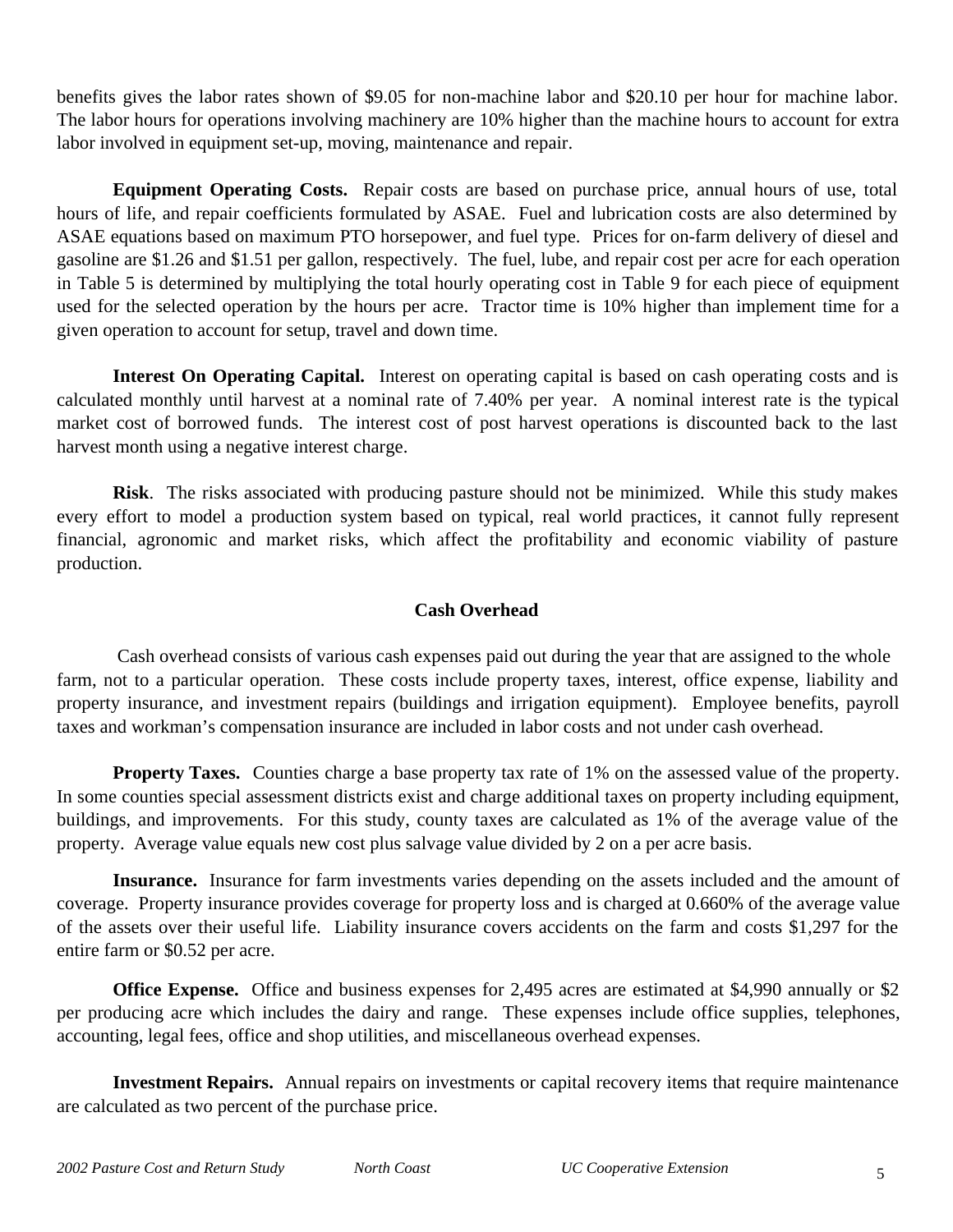# **Non-Cash Overhead**

*Capital Recovery Costs*. Capital recovery cost is the annual depreciation and interest costs for a capital investment and is the amount of money required each year to recover the difference between the purchase price and salvage value (unrecovered capital). The capital recovery costs are equivalent to the annual payment on a loan for the investment with the down payment equal to the discounted salvage value. This is a more complex method of calculating ownership costs than straight-line depreciation and opportunity costs, but more accurately represents the annual costs of ownership because it takes the time value of money into account (Boehlje and Eidman). The formula for the calculation of the annual capital recovery costs is ((Purchase Price – Salvage Value) x Capital Recovery Factor) + (Salvage Value x Interest Rate).

*Salvage Value*. Salvage value is an estimate of the remaining value of an investment at the end of its useful life. For farm machinery the remaining value is a percentage of the new cost of the investment (Boehlje and Eidman). The percent remaining value is calculated from equations developed by the American Society of Agricultural Engineers (ASAE) based on equipment type and years of life. The life in years is estimated by dividing the wear out life, as given by ASAE by the annual hours of use in the operation. For other investments including irrigation systems, buildings, and miscellaneous equipment, the value at the end of its useful life is zero. The salvage value for land is the purchase price because land does not depreciate. The purchase price and salvage value for equipment and investments are shown in Tables 3 and 8.

*Capital Recovery Factor.* Capital recovery factor is the amortization factor or annual payment whose present value at compound interest is 1. The amortization factor is a table value that corresponds to the interest rate and equipment life.

*Interest Rate*. The interest rate of 6.70% used to calculate capital recovery cost is the USDA-ERS's tenyear average of California's agricultural sector long-run rate of return to production assets from current income. It is used to reflect the long-term realized rate of return to these specialized resources that can only be used effectively in the agricultural sector. In other words, the next best alternative use for these resources is in another agricultural enterprise.

**Irrigation System**. Water cost varies depending on well characteristics or irrigation district. The grower may pump from a well, a stream, and/or a reservoir. The farm reservoir in this study is included in the land purchase price. The farm has  $2 - 40$  horsepower pumps on the reservoir, that deliver 650 gallons per minute each and a 20 horsepower pump on the creek that delivers 400 gallons per minute. The hand line sprinkler system purchased new by the grower is shown as an investment. The sprinkler system is usually 2 inch or 3-inch line. In this study, the sprinkler system consists of two hundred 2-inch x 30-foot sprinkler line plus mainline.

Land. The price of the land includes an already developed reservoir. Land suitable for pasture production varies widely in value across the region. Prices range from \$700 per acre to \$6,000. The land in this study is owned by the grower and cost \$2,000 per acre.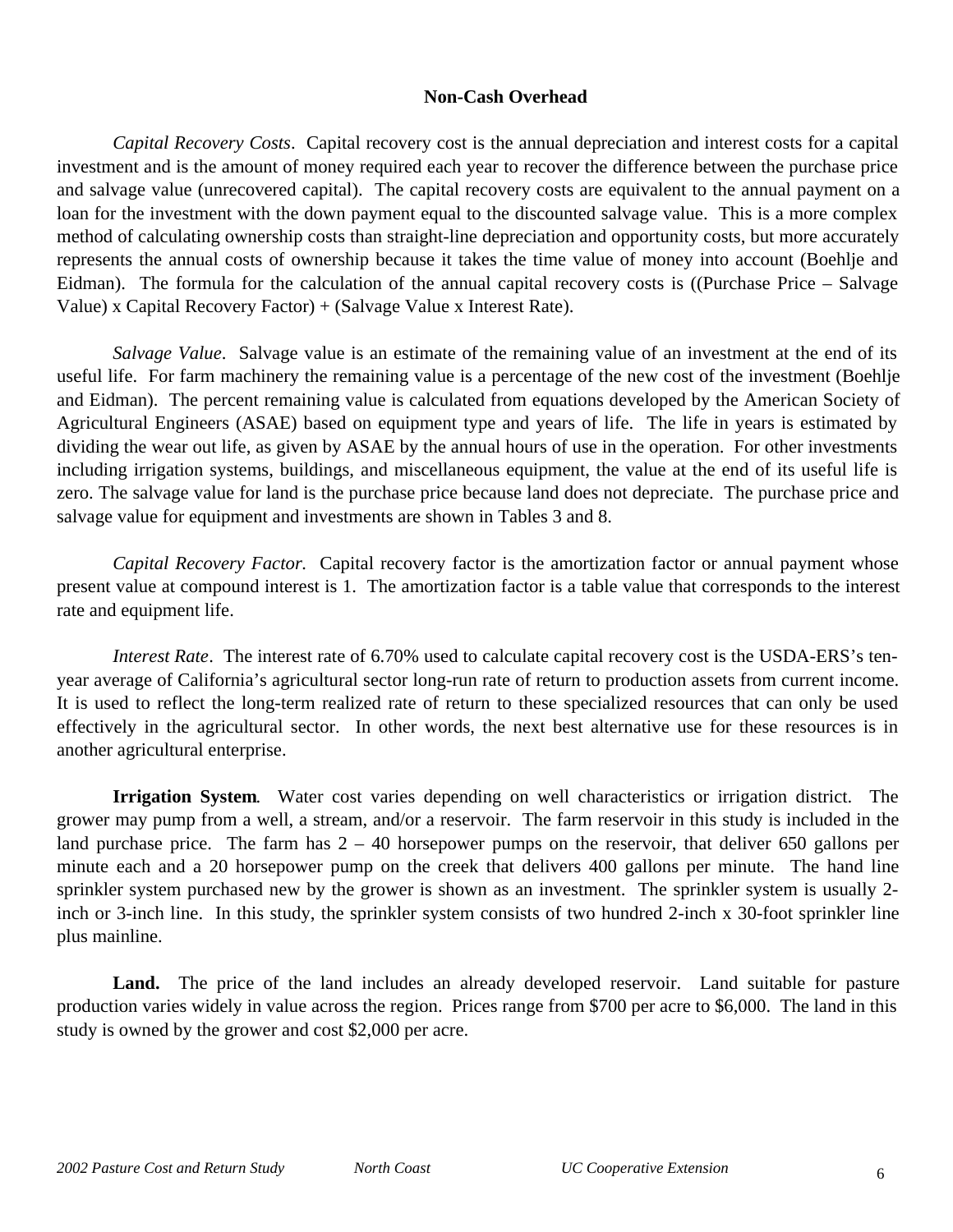**Establishment Costs**. Costs to establish the pasture stand are used to determine capital recovery expenses, depreciation, and interest on investment, during the production years. The establishment cost is the sum of cash costs for land preparation, planting, production expenses, and cash overhead for establishing the pasture. The Total Cash Cost in the first year shown in Table 1 represents the establishment cost per acre. For this study, the cost is \$105 per acre or \$4,200 for the entire stand. The pasture stand establishment cost is amortized over the 10-year stand life.

**Equipment.** Farm equipment is purchased new or used, but the study shows the current purchase price for new equipment. The new purchase price is adjusted to 60% to indicate a mix of new and used equipment. Equipment costs are composed of three parts: non-cash overhead, cash overhead, and operating costs. Both of the overhead factors have been discussed in previous sections. The operating costs consist of repairs, fuel, and lubrication and are discussed under operating costs.

**Table Values**. Due to rounding, the totals may be slightly different from the sum of the components.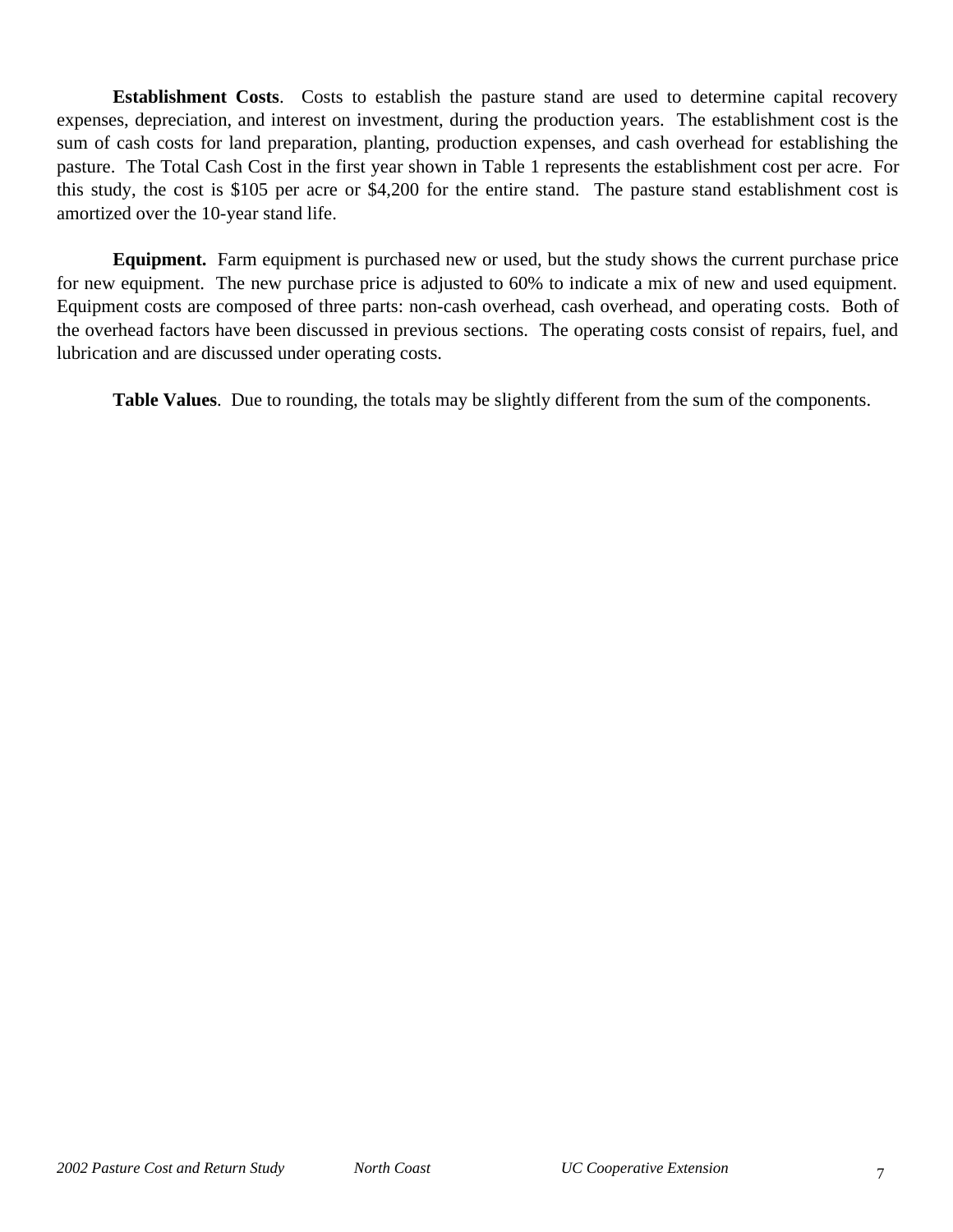# **REFERENCES**

- American Society of Agricultural Engineers. 1994. *American Society of Agricultural Engineers Standards Yearbook*. Russell H. Hahn and Evelyn E. Rosentreter (ed.) St. Joseph, Missouri. 41st edition.
- American Society of Farm Managers and Rural Appraisers. 2000. *Trends in Agricultural Land & Lease Values.* California Chapter of the American Society of Farms Managers and Rural Appraisers. Woodbridge, CA.
- Blank, Steve, Karen Klonsky, Kim Norris, and Steve Orloff. 1992. *Acquiring Alfalfa Hay Equipment: A Financial Analysis of Alternatives*. University of California. Oakland, CA. Giannini Information Series No. 92-1.
- Boelje, Michael D., and Vernon R. Eidman. 1984. *Farm Management*. John Wiley and Sons. New York, New York
- Integrated Pest Management Education and Publications. 1999. "UC Pest Management Guidelines, Alfalfa". In M. L. Flint (ed.) *UC IPM Pest Management Guidelines.* University of California. Division of Agriculture and Natural Resources. Oakland, CA. Publication 3339.
- Statewide Integrated Pest Management Project. 1981. *Integrated Pest Management for Alfalfa Hay*. M. L. Flint (ed.). University of California. Oakland, CA. Pub. 3312.
- University of California. Division of Agriculture and Natural Resources. 1995. *Intermountain Alfalfa Management*. Steve B. Orloff and Harry L. Carlson, (ed.) University of California. Division of Agriculture and Natural Resources. Oakland, California. Publication 3366.

For information concerning the above mentioned University of California publications contact UC DANR Communications Services at 1-800-994-8849, online at http://danrcs.ucdavis.edu or your local county UC Cooperative Extension office.

\_\_\_\_\_\_\_\_\_\_\_\_\_\_\_\_\_\_\_\_\_\_\_\_\_\_\_\_\_\_\_\_\_\_\_\_\_\_\_

The University of California, in accordance with applicable Federal and State law and University policy, does not discriminate on the basis of race, color, national origin, religion, sex, disability, age, medical condition (cancer–related), ancestry, marital status, citizenship, sexual orientation, or status as a Vietnam-era veteran or special disabled veteran. Inquiries regarding the University's nondiscrimination policies may be directed to the Affirmative Action Director, University of California, Agriculture and Natural Resources, 1111 Franklin, 6<sup>th</sup> Floor, Oakland, CA 94607-5200 (510) 987-0096. The University of California and the United States Department of Agriculture cooperating.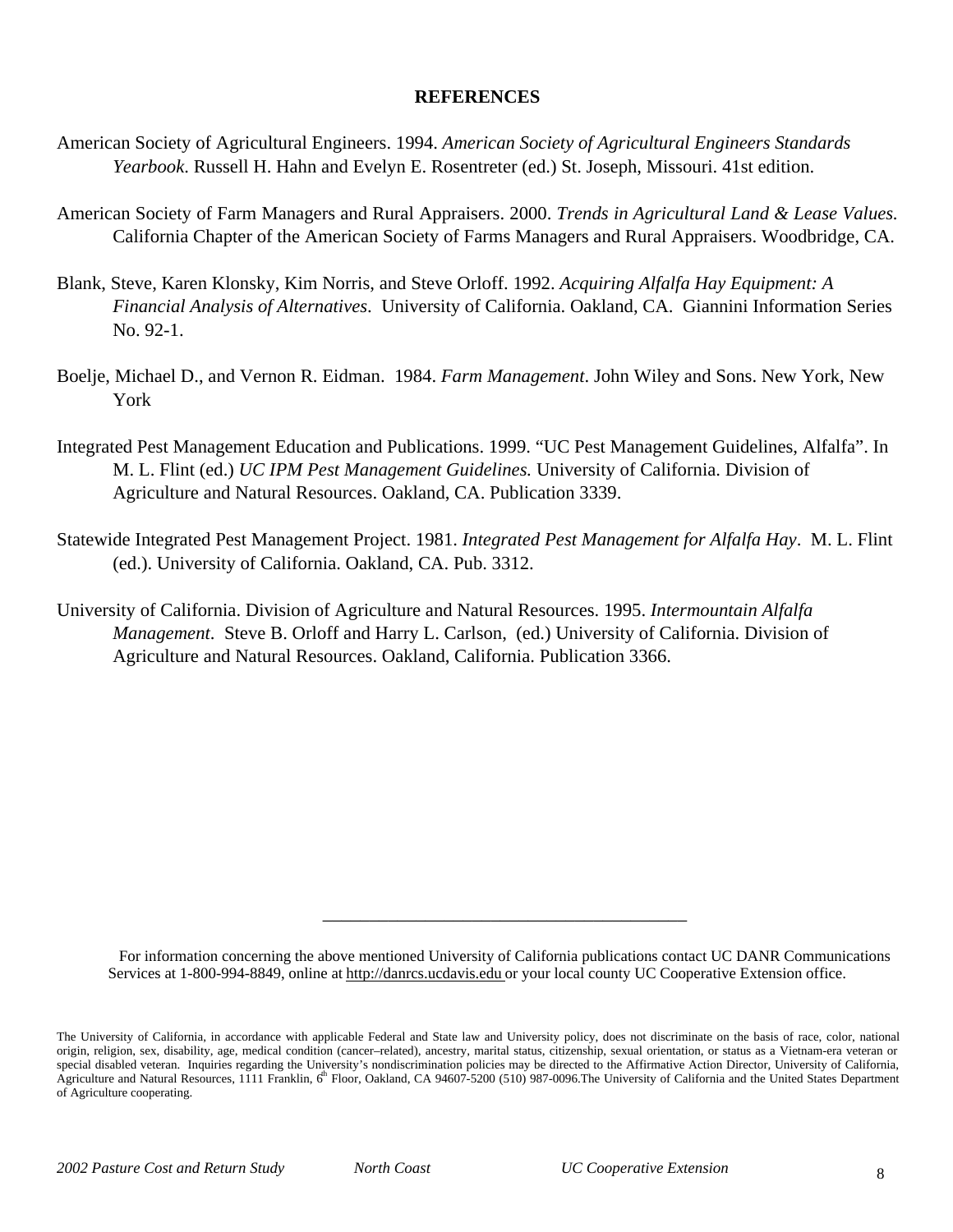#### UC COOPERATIVE EXTENSION **Table 1. COSTS PER ACRE to ESTABLISH PASTURE** NORTH COAST - MENDOCINO COUNTY 2002

|                                         | Operation |                |                |                   | Cash and Labor Cost per acre |                |      |
|-----------------------------------------|-----------|----------------|----------------|-------------------|------------------------------|----------------|------|
|                                         | Time      | Labor          | Fuel, Lube     | Material          | Custom/                      | Total          | Your |
| Operation                               | (Hrs/A)   | Cost           | & Repairs      | Cost              | Rent                         | Cost           | Cost |
| Cultural:                               |           |                |                |                   |                              |                |      |
| Subsoil/Rip                             | 0.39      | 9              | 5              | $\Omega$          | $\Omega$                     | 15             |      |
| Disc Offset 3X                          | 0.45      | 11             | 7              | $\Omega$          | $\Omega$                     | 17             |      |
| Roll Field                              | 0.10      | $\overline{c}$ | 1              | $\Omega$          | $\Omega$                     | 4              |      |
| Plant/Roll Late August                  | 0.15      | $\overline{4}$ | $\mathfrak{2}$ | 35                | $\Omega$                     | 40             |      |
| Pickup Truck Use                        | 0.36      | 9              | $\overline{c}$ | $\Omega$          | $\theta$                     | 10             |      |
| TOTAL CULTURAL COSTS                    | 1.44      | 35             | 19             | 35                | $\theta$                     | 86             |      |
| Interest on operating capital $@$ 7.40% |           |                |                |                   |                              | 1              |      |
| TOTAL OPERATING COSTS/ACRE              |           | 35             | 17             | 35                | $\Omega$                     | 87             |      |
| Cash Overhead:                          |           |                |                |                   |                              |                |      |
| Office Expense                          |           |                |                |                   |                              | 5              |      |
| Liability Insurance                     |           |                |                |                   |                              | 0              |      |
| <b>Property Taxes</b>                   |           |                |                |                   |                              | 2              |      |
| Property Insurance                      |           |                |                |                   |                              | 2              |      |
| <b>Investment Repairs</b>               |           |                |                |                   |                              | 8              |      |
| TOTAL CASH OVERHEAD COSTS               |           |                |                |                   |                              | 18             |      |
| <b>TOTAL CASH COSTS/ACRE</b>            |           |                |                |                   |                              | 105            |      |
| Non-Cash Overhead:                      |           | Per producing  |                | -- Annual Cost -- |                              |                |      |
|                                         |           | acre           |                | Capital Recovery  |                              |                |      |
| Land                                    |           | 2,004          |                | 128               |                              | 128            |      |
| <b>Storage Building</b>                 |           | 4              |                | $\boldsymbol{0}$  |                              | $\mathbf{0}$   |      |
| Shop 30X70                              |           | 21             |                | $\overline{c}$    |                              | $\overline{c}$ |      |
| Tools                                   |           | $\overline{4}$ |                | 1                 |                              | 1              |      |
| Fuel Tanks/Above Ground                 |           | 18             |                | $\overline{c}$    |                              | $\overline{2}$ |      |
| 2-40 HP Pumps                           |           | 140            |                | 11                |                              | 11             |      |
| Sprinkler Pipe 2" 200 pipe              |           | 191            |                | 20                |                              | 20             |      |
| Equipment                               |           | 299            |                | 31                |                              | 31             |      |
| TOTAL NON-CASH OVERHEAD COSTS           |           | 2,681          |                | 194               |                              | 194            |      |
| <b>TOTAL COSTS/ACRE</b>                 |           |                |                |                   |                              | 299            |      |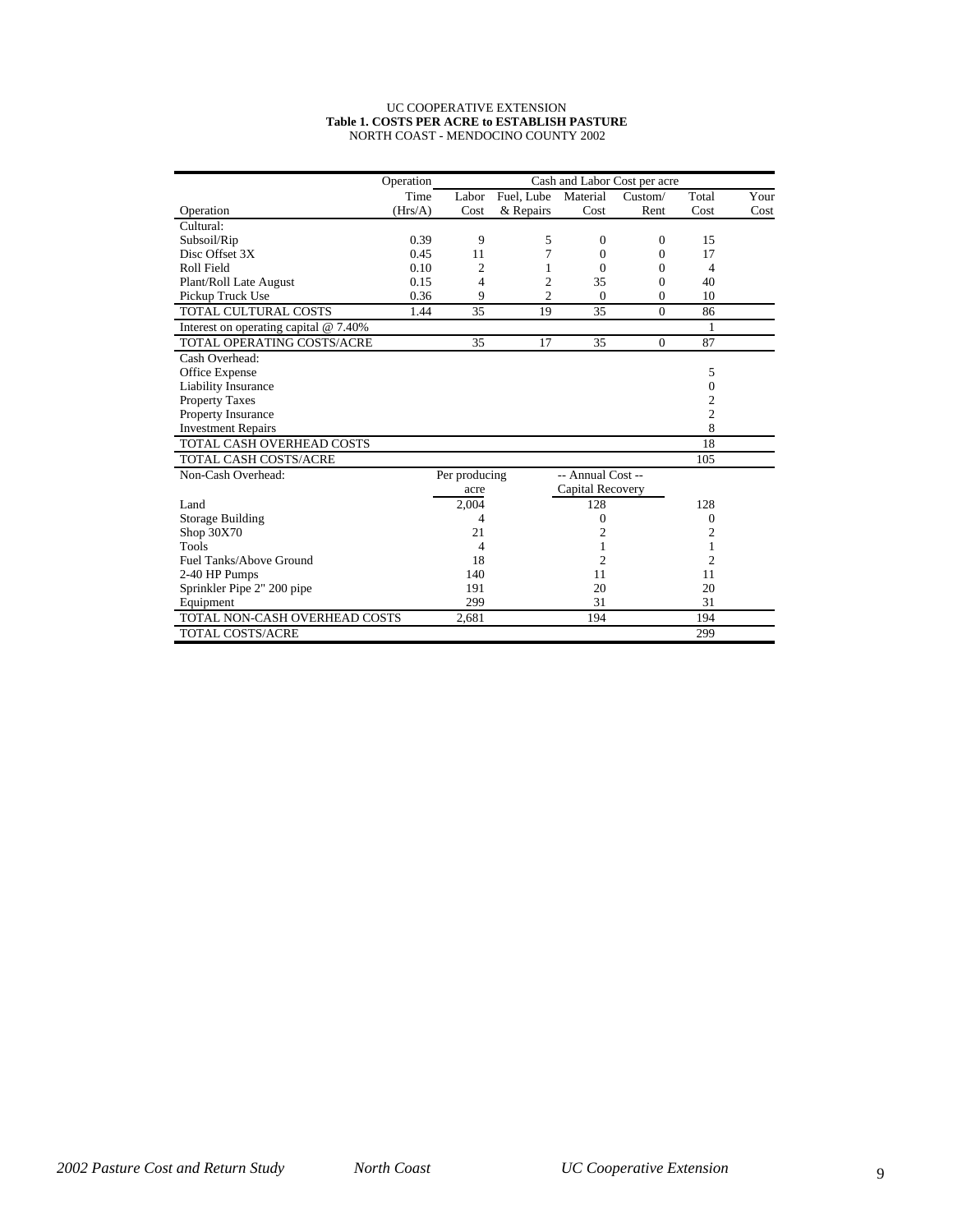|                                         | Ouantity/ |                | Price or                 | Value or       | Your |
|-----------------------------------------|-----------|----------------|--------------------------|----------------|------|
|                                         | Acre      |                | Unit Cost/Unit Cost/Acre |                | Cost |
| OPERATING COSTS                         |           |                |                          |                |      |
| Seed:                                   |           |                |                          |                |      |
| Crimson clover                          | 5.00      | 1b             | 1.54                     | 8              |      |
| <b>Annual Ryegrass</b>                  | 15.00     | 1 <sub>b</sub> | 0.53                     | 8              |      |
| Perennial Ryegrass                      | 15.00     | 1b             | 1.26                     | 19             |      |
| Labor (machine)                         | 1.73      | hrs            | 20.10                    | 35             |      |
| Labor (non-machine)                     | 0.00      | hrs            | 9.05                     | 0              |      |
| Fuel - Gas                              | 0.71      | gal            | 1.51                     |                |      |
| Fuel - Diesel                           | 7.62      | gal            | 1.26                     | 10             |      |
| Lube                                    |           |                |                          | $\overline{c}$ |      |
| Machinery repair                        |           |                |                          | 4              |      |
| Interest on operating capital $@$ 7.40% |           |                |                          |                |      |
| TOTAL OPERATING COSTS/ACRE              |           |                |                          | 87             |      |

#### UC COOPERATIVE EXTENSION **Table 2 MATERIAL and INPUT COSTS to ESTABLISH PASTURE** NORTH COAST - MENDOCINO COUNTY 2002

#### UC COOPERATIVE EXTENSION

#### **Table 3. WHOLE FARM ANNUAL EQUIPMENT COSTS for ESTABLISHMENT YEAR** NORTH COAST REGION – MENDOCINO COUNTY 2002

# **ANNUAL EQUIPMENT COSTS**

|                             |         |      |         |          | Cash Overhead |                |        |
|-----------------------------|---------|------|---------|----------|---------------|----------------|--------|
|                             |         | Yrs  | Salvage | Capital  | Insur-        |                |        |
| Yr Description              | Price   | Life | Value   | Recovery | ance          | Taxes          | Total  |
| 105HP 4WD Tractor<br>02     | 65.985  | 15   | 12.846  | 6.442    | 260           | 39             | 6.742  |
| Disc Offset 16'<br>02       | 31,734  | 15   | 3,047   | 3,229    | 115           | 17             | 3,361  |
| Drill Grain 16'<br>02       | 18.186  | 15   | 1.746   | 1,850    | 66            | 10             | 1,926  |
| Pickup - $1/2$ Ton<br>02    | 20,000  | 5    | 8.964   | 3.224    | 96            | 14             | 3.334  |
| 02 Roller Cultipacker 16'   | 4.200   | 15   | 403     | 427      | 15            | $\overline{c}$ | 445    |
| Subsoiler 5 Shank 10'<br>02 | 14.800  | 10   | 2,617   | 1,855    | 57            | 9              | 1,922  |
| <b>TOTAL</b>                | 154,905 |      | 29.623  | 17,028   | 609           | 92             | 17,729 |
| 40% of New Cost *           | 61,962  |      | 11.849  | 6.811    | 244           | 37             | 7.092  |

#### UC COOPERATIVE EXTENSION

#### **Table 4. HOURLY EQUIPMENT COST FOR ESTABLISHMENT YEAR** NORTH COAST REGION – MENDOCINO COUNTY 2002

|                           |        |               |               |       | <b>COSTS PER HOUR</b> |          |       |              |
|---------------------------|--------|---------------|---------------|-------|-----------------------|----------|-------|--------------|
|                           | Actual |               | Cash Overhead |       | Operating             |          |       |              |
|                           | Hours  | Capital       | Insur-        |       |                       | Fuel $&$ | Total | Total        |
| Yr Description            |        | Used Recovery | ance          | Taxes | Repairs               | Lube     | Oper. | $Costs/Hr$ . |
| 02 105HP 4WD Tractor      | 215.80 | 11.94         | 0.48          | 0.07  | 1.07                  | 9.25     | 10.32 | 22.82        |
| 02 Disc Offset 16'        | 69.00  | 18.72         | 0.67          | 0.10  | 3.26                  | 0.00     | 3.26  | 22.74        |
| 02 Drill Grain 16'        | 29.90  | 24.77         | 0.88          | 0.13  | 3.05                  | 0.00     | 3.05  | 28.83        |
| 02 Pickup - $1/2$ Ton     | 400.30 | 3.22          | .10           | 0.01  | 0.99                  | 3.47     | 4.46  | 7.79         |
| 02 Roller Cultipacker 16' | 49.90  | 3.42          | 0.12          | 0.02  | 0.31                  | 0.00     | 0.31  | 3.88         |
| 02 Subsoiler 5 Shank 10'  | 77.50  | 9.57          | 0.30          | 0.04  | 2.22                  | 0.00     | 2.22  | 12.14        |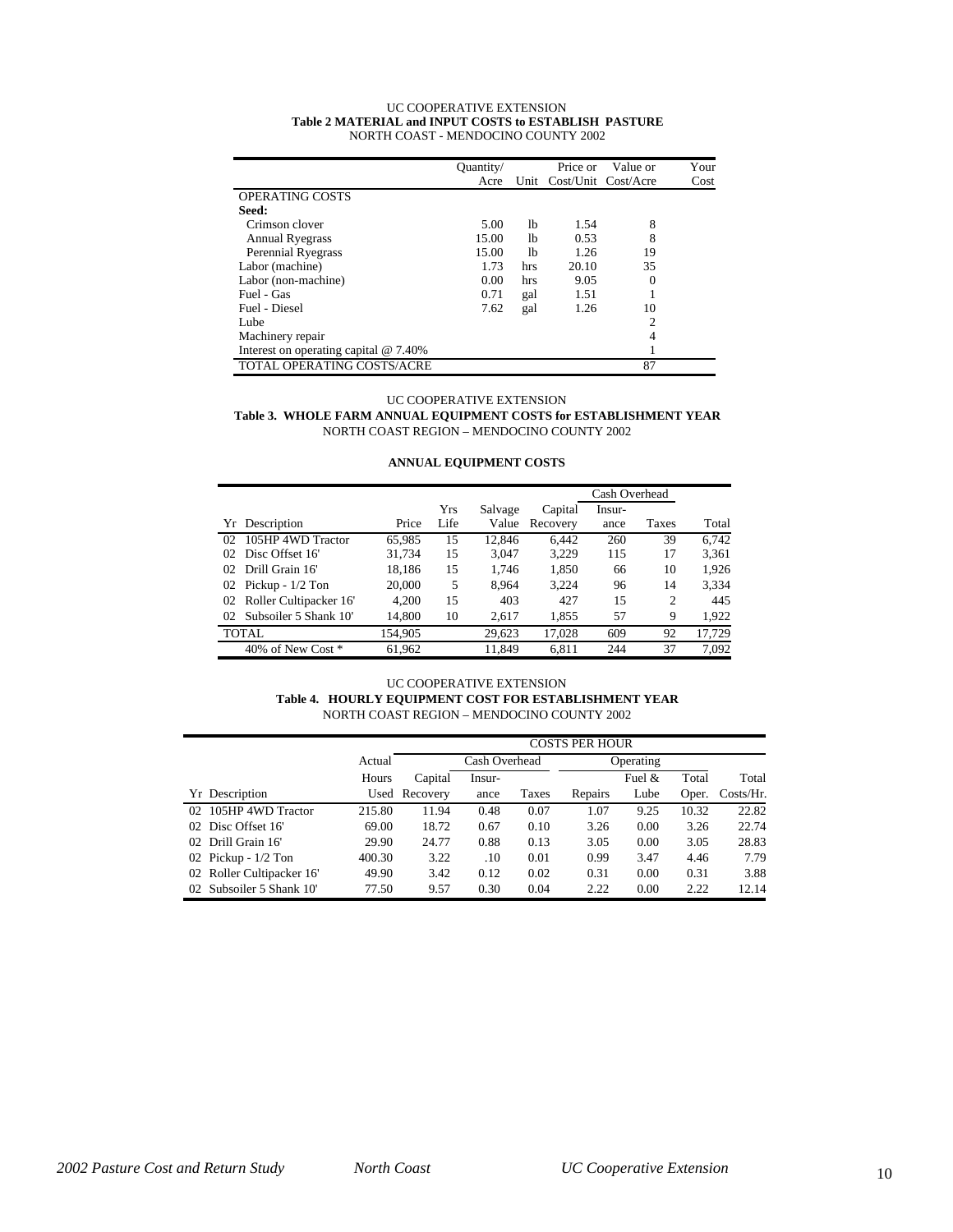## UC COOPERATIVE EXTENSION **Table 5. COSTS PER ACRE to PRODUCE PASTURE** NORTH COAST - MENDOCINO COUNTY (**Coast**) 2002

|                                         | Operation | Cash and Labor Cost per acre |                  |                   |                  |                |      |  |  |
|-----------------------------------------|-----------|------------------------------|------------------|-------------------|------------------|----------------|------|--|--|
|                                         | Time      |                              | Labor Fuel, Lube |                   | Material Custom/ | Total          | Your |  |  |
| Operation                               | (Hrs/A)   |                              | Cost & Repairs   | Cost              | Rent             | Cost           | Cost |  |  |
| Cultural:                               |           |                              |                  |                   |                  |                |      |  |  |
| Irrigate                                | 2.75      | 116                          | 32               | 67                | $\mathbf{0}$     | 215            |      |  |  |
| Seed: Aerate Soil                       | 0.13      | 3                            | $\overline{c}$   | $\Omega$          | 0                | 5              |      |  |  |
| Seed: Overseed                          | 0.15      | 4                            | $\overline{c}$   | 16                | 0                | 22             |      |  |  |
| Pickup                                  | 0.16      | 4                            | 1                | $\Omega$          | $\theta$         | 5              |      |  |  |
| Fertilize                               | 0.42      | 10                           | 6                | 36                | $\mathbf{0}$     | 51             |      |  |  |
| TOTAL CULTURAL COSTS                    | 3.61      | 137                          | 42               | 119               | $\Omega$         | 298            |      |  |  |
| Interest on operating capital $@$ 7.40% |           |                              |                  |                   |                  | 3              |      |  |  |
| TOTAL OPERATING COSTS/ACRE              |           | 137                          | 42               | 119               | $\mathbf{0}$     | 301            |      |  |  |
| Cash Overhead:                          |           |                              |                  |                   |                  |                |      |  |  |
| Office Expense                          |           |                              |                  |                   |                  | $\overline{c}$ |      |  |  |
| Liability Insurance                     |           |                              |                  |                   |                  | 1              |      |  |  |
| <b>Property Taxes</b>                   |           |                              |                  |                   |                  | $\overline{c}$ |      |  |  |
| Property Insurance                      |           |                              |                  |                   |                  | 3              |      |  |  |
| <b>Investment Repairs</b>               |           |                              |                  |                   |                  | 8              |      |  |  |
| TOTAL CASH OVERHEAD COSTS               |           |                              |                  |                   |                  | 15             |      |  |  |
| TOTAL CASH COSTS/ACRE                   |           |                              |                  |                   |                  | 316            |      |  |  |
| Non-Cash Overhead:                      |           | Per producing                |                  | -- Annual Cost -- |                  |                |      |  |  |
|                                         |           | acre                         |                  | Capital Recovery  |                  |                |      |  |  |
| Shop 30X70                              |           | 21                           |                  | 2                 |                  | 2              |      |  |  |
| <b>Storage Building</b>                 |           | 4                            |                  | $\overline{0}$    |                  | $\Omega$       |      |  |  |
| <b>Tools</b>                            |           | 4                            |                  | 1                 |                  | 1              |      |  |  |
| Fuel Tanks - Above Ground               |           | 18                           |                  | 2                 |                  | $\overline{c}$ |      |  |  |
| Sprinkler Pipe 2" 200 30' pipes         |           | 191                          |                  | 20                |                  | 20             |      |  |  |
| 2-40HP Pump                             |           | 140                          |                  | 11                |                  | 11             |      |  |  |
| Land                                    |           | 2,004                        |                  | 128               |                  | 128            |      |  |  |
| Pasture Establishment                   |           | 105                          |                  | 15                |                  | 15             |      |  |  |
| Equipment                               |           | 268                          |                  | 28                |                  | 28             |      |  |  |
| TOTAL NON-CASH OVERHEAD COSTS           |           | 2,755                        |                  | 205               |                  | 205            |      |  |  |
| <b>TOTAL COSTS/ACRE</b>                 |           |                              |                  |                   |                  | 521            |      |  |  |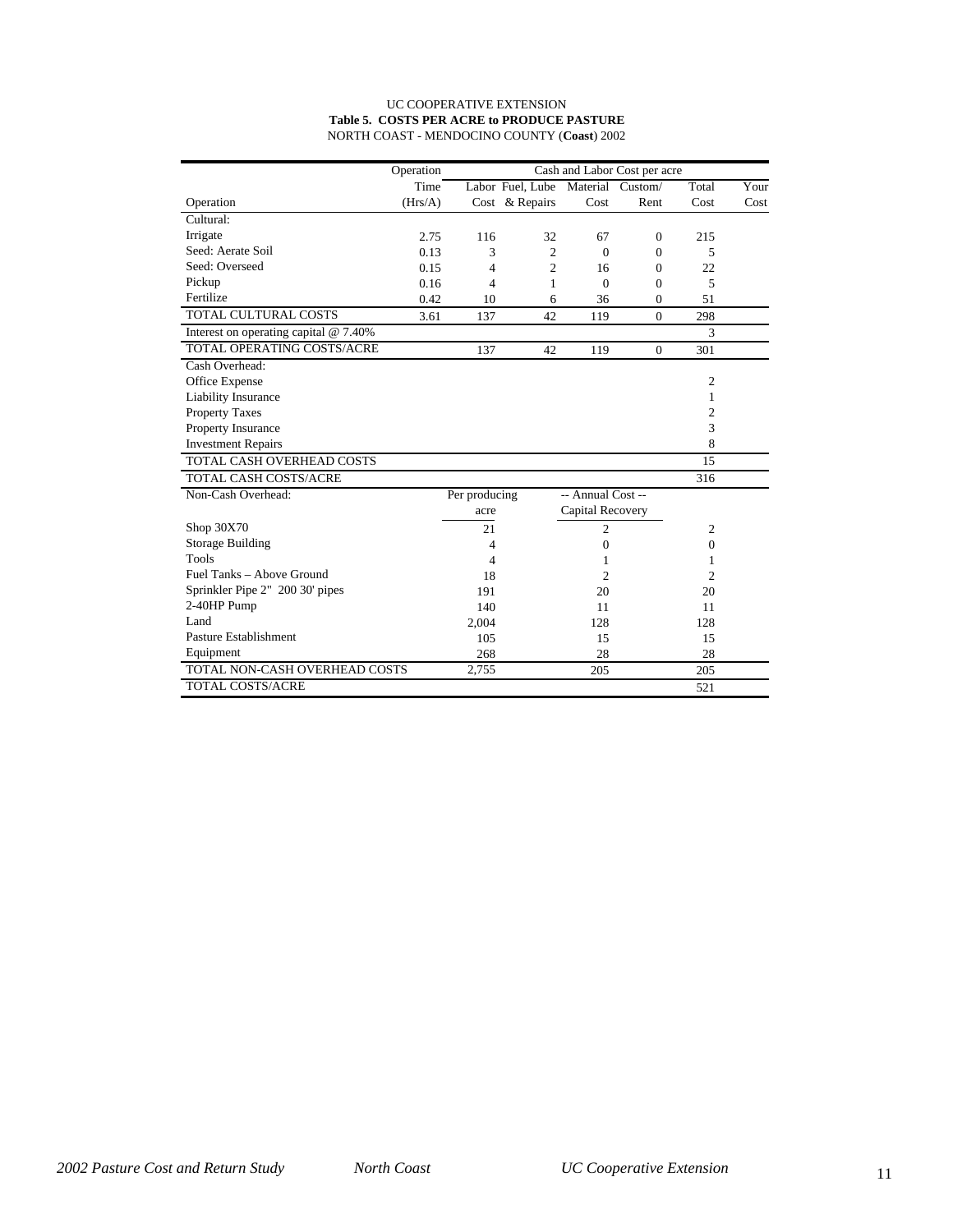### UC COOPERATIVE EXTENSION **Table 5A. COSTS PER ACRE to PRODUCE PASTURE** NORTH COAST - MENDOCINO COUNTY (**Inland**) 2002

|                                         | Operation |               |                  |                   | Cash and Labor Cost per acre |                |      |
|-----------------------------------------|-----------|---------------|------------------|-------------------|------------------------------|----------------|------|
|                                         | Time      |               | Labor Fuel, Lube |                   | Material Custom/             | Total          | Your |
| Operation                               | (Hrs/A)   | Cost          | & Repairs        | Cost              | Rent                         | Cost           | Cost |
| Cultural:                               |           |               |                  |                   |                              |                |      |
| Irrigate                                | 2.50      | 106           | 29               | 101               | $\Omega$                     | 235            |      |
| Seed: Aerate Soil                       | 0.13      | 3             | 2                | $\Omega$          | $\Omega$                     | 5              |      |
| Seed: Overseed                          | 0.15      | 4             | $\overline{c}$   | 16                | $\mathbf{0}$                 | 22             |      |
| Pickup                                  | 0.16      | 4             | 1                | $\theta$          | $\mathbf{0}$                 | 5              |      |
| <b>TOTAL CULTURAL COSTS</b>             | 2.94      | 116           | 34               | 117               | $\theta$                     | 267            |      |
| Interest on operating capital $@$ 7.40% |           |               |                  |                   |                              | 3              |      |
| TOTAL OPERATING COSTS/ACRE              |           | 116           | 34               | 117               | $\mathbf{0}$                 | 270            |      |
| Cash Overhead:                          |           |               |                  |                   |                              |                |      |
| Office Expense                          |           |               |                  |                   |                              | $\mathfrak{2}$ |      |
| Liability Insurance                     |           |               |                  |                   |                              | 1              |      |
| <b>Property Taxes</b>                   |           |               |                  |                   |                              | 2              |      |
| Property Insurance                      |           |               |                  |                   |                              | $\overline{c}$ |      |
| <b>Investment Repairs</b>               |           |               |                  |                   |                              | 8              |      |
| TOTAL CASH OVERHEAD COSTS               |           |               |                  |                   |                              | 15             |      |
| <b>TOTAL CASH COSTS/ACRE</b>            |           |               |                  |                   |                              | 285            |      |
| Non-Cash Overhead:                      |           | Per producing |                  | -- Annual Cost -- |                              |                |      |
|                                         |           | acre          |                  | Capital Recovery  |                              |                |      |
| Shop 30X70                              |           | 21            |                  | $\overline{2}$    |                              | $\overline{c}$ |      |
| <b>Storage Building</b>                 |           | 4             |                  | 0                 |                              | $\mathbf{0}$   |      |
| <b>Tools</b>                            |           | 4             |                  | 1                 |                              | 1              |      |
| <b>Fuel Tanks</b>                       |           | 18            |                  | $\overline{c}$    |                              | $\overline{c}$ |      |
| Sprinkler Pipe 2" 200 pipes             |           | 191           |                  | 20                |                              | 20             |      |
| 2-40HP Pump                             |           | 140           |                  | 11                |                              | 11             |      |
| Land                                    |           | 2,004         |                  | 128               |                              | 128            |      |
| Pasture Establishment                   |           | 105           |                  | 15                |                              | 15             |      |
| Equipment                               |           | 236           |                  | 24                |                              | 24             |      |
| TOTAL NON-CASH OVERHEAD COSTS           |           | 2,644         |                  | 194               |                              | 194            |      |
| <b>TOTAL COSTS/ACRE</b>                 |           |               |                  |                   |                              | 479            |      |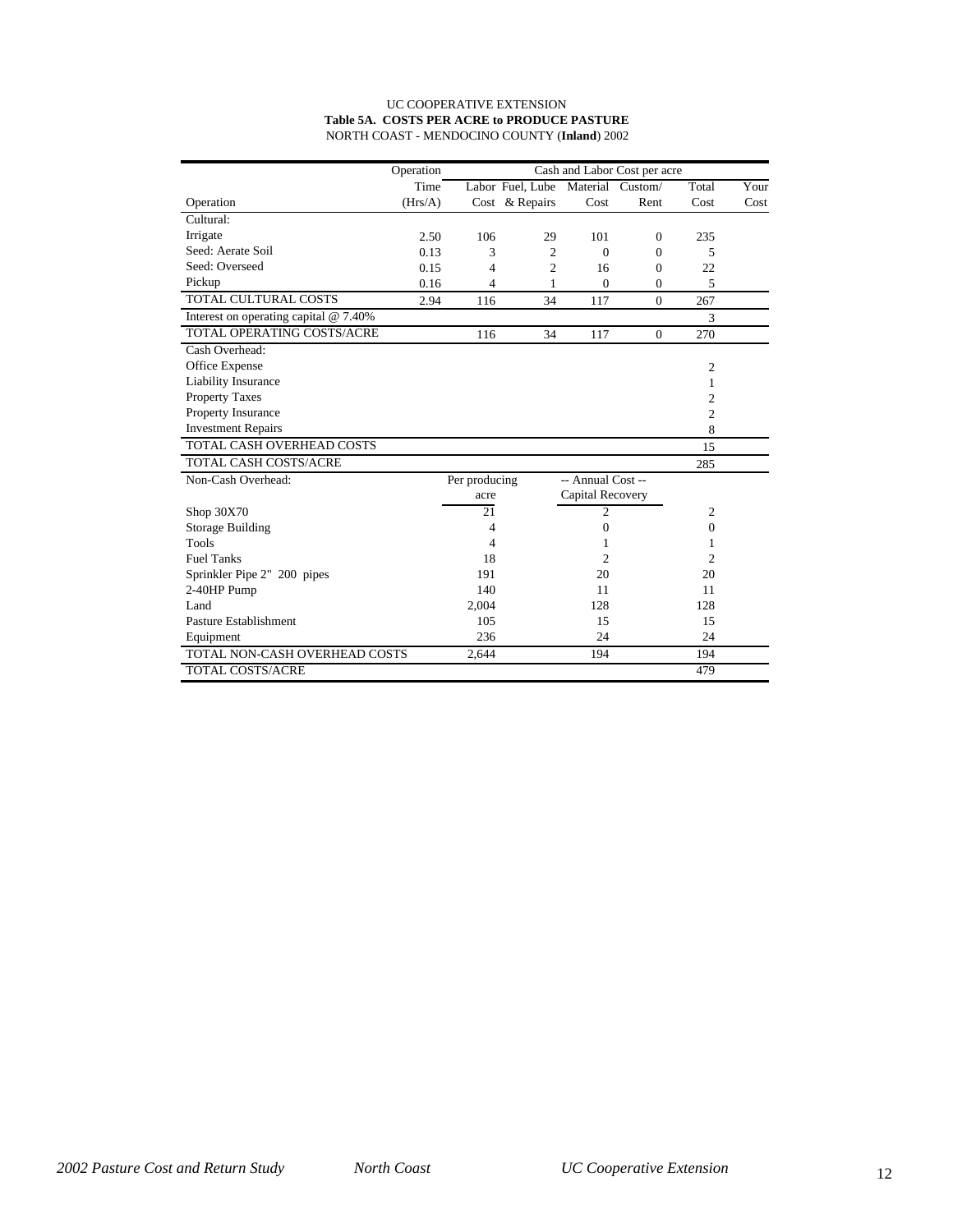#### UC COOPERATIVE EXTENSION **Table 6. COSTS AND RETURNS PER ACRE to PRODUCE PASTURE** NORTH COAST - MENDOCINO COUNTY (**Coast**) 2002

|                                            | Quantity/ |                | Price or | Value or            | Your |
|--------------------------------------------|-----------|----------------|----------|---------------------|------|
|                                            | Acre      | Unit           |          | Cost/Unit Cost/Acre | Cost |
| <b>GROSS RETURNS</b>                       |           |                |          |                     |      |
| Grazing – Dry Matter                       | 14.50     | ton            | 30.00    | 435                 |      |
| <b>OPERATING COSTS</b>                     |           |                |          |                     |      |
| Water:                                     |           |                |          |                     |      |
| Pumped Water                               | 20.00     | acin           | 3.36     | 67                  |      |
| Seed:                                      |           |                |          |                     |      |
| <b>Annual Ryegrass</b>                     | 30.00     | 1 <sub>b</sub> | 0.53     | 16                  |      |
| Fertilizer:                                |           |                |          |                     |      |
| Urea                                       | 150.00    | lbN            | 0.24     | 36                  |      |
| Labor (machine)                            | 4.33      | hrs            | 20.10    | 87                  |      |
| Labor (non-machine)                        | 5.50      | hrs            | 9.05     | 50                  |      |
| Fuel - Gas                                 | 0.48      | gal            | 1.51     | 1                   |      |
| Fuel - Diesel                              | 24.21     | gal            | 1.26     | 31                  |      |
| Lube                                       |           |                |          | 5                   |      |
| Machinery repair                           |           |                |          | 7                   |      |
| Interest on operating capital @ 7.40%      |           |                |          | 3                   |      |
| TOTAL OPERATING COSTS/ACRE                 |           |                |          | 301                 |      |
| NET RETURNS ABOVE OPERATING COSTS          |           |                |          | 134                 |      |
| <b>CASH OVERHEAD COSTS:</b>                |           |                |          |                     |      |
| Office Expense                             |           |                |          | $\overline{c}$      |      |
| Liability Insurance                        |           |                |          | 1                   |      |
| <b>Property Taxes</b>                      |           |                |          | $\overline{c}$      |      |
| Property Insurance                         |           |                |          | 3                   |      |
| <b>Investment Repairs</b>                  |           |                |          | 8                   |      |
| TOTAL CASH OVERHEAD COSTS/ACRE             |           |                |          | 15                  |      |
| <b>TOTAL CASH COSTS/ACRE</b>               |           |                |          | 316                 |      |
| NON-CASH OVERHEAD COSTS (Capital Recovery) |           |                |          |                     |      |
| Shop 30X70                                 |           |                |          | $\overline{c}$      |      |
| <b>Storage Building</b>                    |           |                |          | $\mathbf{0}$        |      |
| Tools                                      |           |                |          | 1                   |      |
| <b>Fuel Tanks</b>                          |           |                |          | $\overline{c}$      |      |
| Sprinkler Pipe 2" 200 pipes                |           |                |          | 20                  |      |
| 2-40HP Pump                                |           |                |          | 11                  |      |
| Land                                       |           |                |          | 128                 |      |
| Pasture Establishment                      |           |                |          | 15                  |      |
| Equipment                                  |           |                |          | 28                  |      |
| TOTAL NON-CASH OVERHEAD COSTS/ACRE         |           |                |          | 205                 |      |
| TOTAL COSTS/ACRE                           |           |                |          | 521                 |      |
| NET RETURNS ABOVE TOTAL COSTS              |           |                |          | $-86$               |      |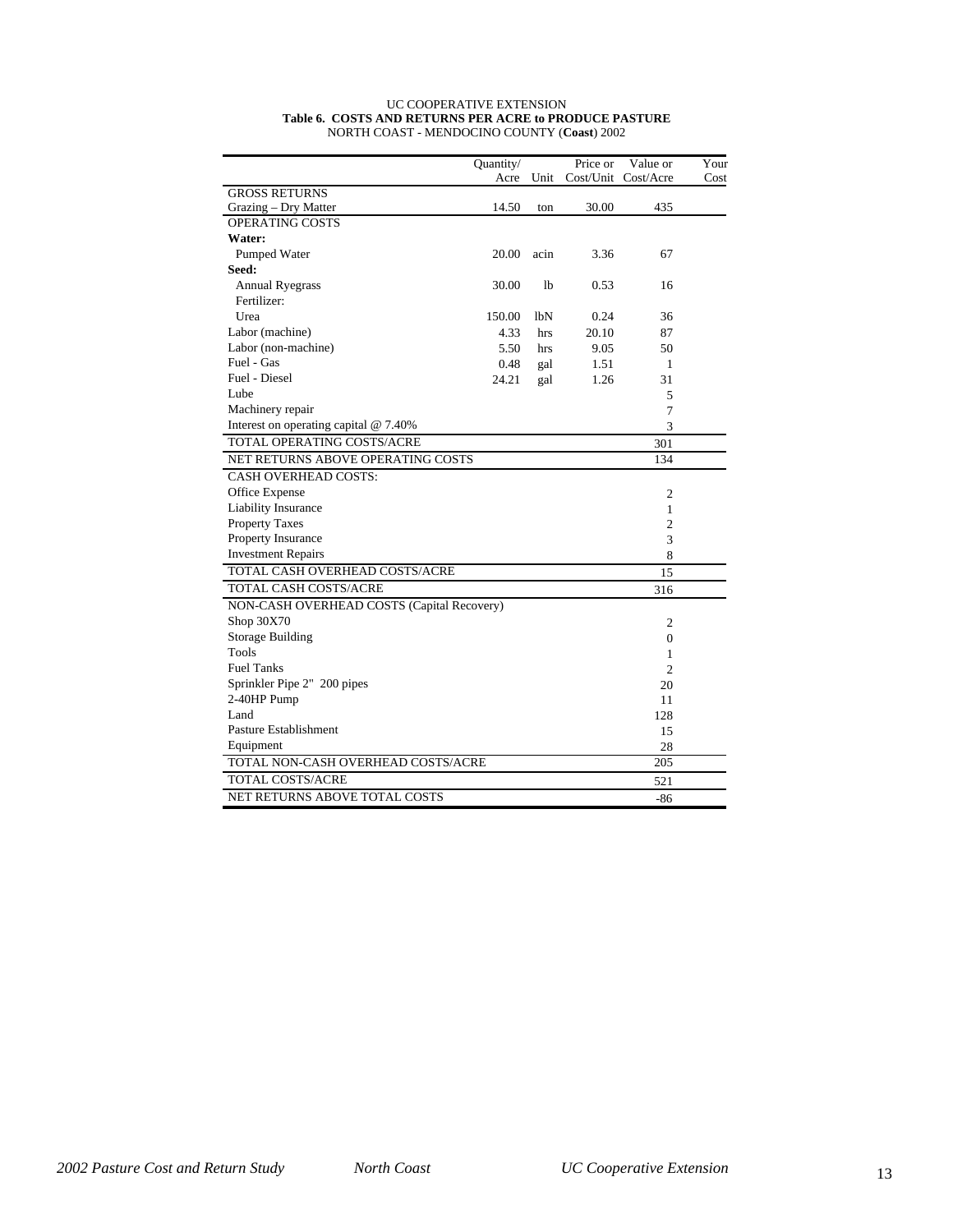#### UC COOPERATIVE EXTENSION **Table 6A. COSTS AND RETURNS PER ACRE to PRODUCE PASTURE** NORTH COAST - MENDOCINO COUNTY (**Inland**) 2002

|                                            | Quantity/ |                | Price or | Value or            | Your |
|--------------------------------------------|-----------|----------------|----------|---------------------|------|
|                                            | Acre      | Unit           |          | Cost/Unit Cost/Acre | Cost |
| <b>GROSS RETURNS</b>                       |           |                |          |                     |      |
| Grazing – Dry Matter                       | 4.50      | ton            | 30.00    | 135                 |      |
| OPERATING COSTS                            |           |                |          |                     |      |
| Water:                                     |           |                |          |                     |      |
| Pumped Water                               | 30.00     | acin           | 3.36     | 101                 |      |
| Seed:                                      |           |                |          |                     |      |
| <b>Annual Ryegrass</b>                     | 30.00     | 1 <sub>b</sub> | 0.53     | 16                  |      |
| Labor (machine)                            | 3.53      | hrs            | 20.10    | 71                  |      |
| Labor (non-machine)                        | 5.00      | hrs            | 9.05     | 45                  |      |
| Fuel - Gas                                 | 0.48      | gal            | 1.51     | 1                   |      |
| Fuel - Diesel                              | 19.51     | gal            | 1.26     | 25                  |      |
| Lube                                       |           |                |          | $\overline{4}$      |      |
| Machinery repair                           |           |                |          | 5                   |      |
| Interest on operating capital @ 7.40%      |           |                |          | 3                   |      |
| TOTAL OPERATING COSTS/ACRE                 |           |                |          | 270                 |      |
| NET RETURNS ABOVE OPERATING COSTS          |           |                |          | $-135$              |      |
| <b>CASH OVERHEAD COSTS:</b>                |           |                |          |                     |      |
| Office Expense                             |           |                |          | $\overline{c}$      |      |
| Liability Insurance                        |           |                |          | 1                   |      |
| <b>Property Taxes</b>                      |           |                |          | $\overline{c}$      |      |
| Property Insurance                         |           |                |          | $\overline{c}$      |      |
| <b>Investment Repairs</b>                  |           |                |          | 8                   |      |
| TOTAL CASH OVERHEAD COSTS/ACRE             |           |                |          | 15                  |      |
| TOTAL CASH COSTS/ACRE                      |           |                |          | 285                 |      |
| NON-CASH OVERHEAD COSTS (Capital Recovery) |           |                |          |                     |      |
| Shop 30X70                                 |           |                |          | $\overline{c}$      |      |
| <b>Storage Building</b>                    |           |                |          | $\mathbf{0}$        |      |
| <b>Tools</b>                               |           |                |          | 1                   |      |
| <b>Fuel Tanks</b>                          |           |                |          | $\overline{c}$      |      |
| Sprinkler Pipe 2" 200 pipes                |           |                |          | 20                  |      |
| 2-40HP Pump 650gpm                         |           |                |          | 11                  |      |
| Land                                       |           |                |          | 128                 |      |
| Pasture Establishment                      |           |                |          | 15                  |      |
| Equipment                                  |           |                |          | 16                  |      |
| TOTAL NON-CASH OVERHEAD COSTS/ACRE         |           |                |          | 194                 |      |
| <b>TOTAL COSTS/ACRE</b>                    |           |                |          | 479                 |      |
| <b>NET RETURNS ABOVE TOTAL COSTS</b>       |           |                |          | $-344$              |      |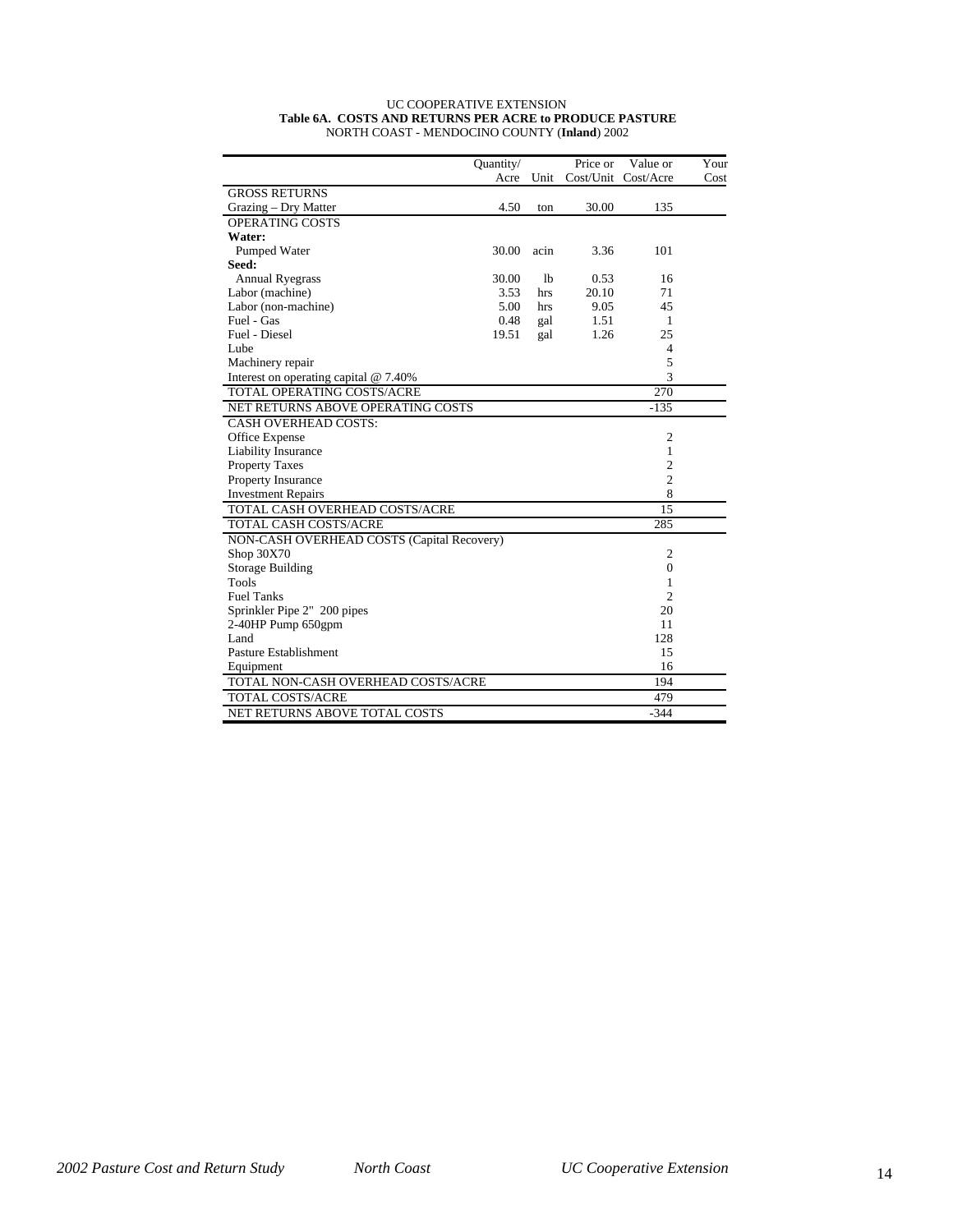## UC COOPERATIVE EXTENSION **Table 7. MONTHLY CASH COSTS PER ACRE to PRODUCE PASTURE** NORTH COAST - MENDOCINO COUNTY (**Coast**) 2002

| Beginning JAN 02              | JAN            | FEB            | MAR      | APR            | MAY          | JUN          | JUL          | AUG      | <b>SEP</b>     | OCT      | NOV          | DEC          | TOTAL |
|-------------------------------|----------------|----------------|----------|----------------|--------------|--------------|--------------|----------|----------------|----------|--------------|--------------|-------|
| DEC 02<br>Ending              | 02             | 02             | 02       | 02             | 02           | 02           | 02           | 02       | 02             | 02       | 02           | 02           |       |
| Cultural:                     |                |                |          |                |              |              |              |          |                |          |              |              |       |
| Irrigate                      |                |                |          |                | 39           | 39           | 39           | 39       | 39             | 20       |              |              | 215   |
| Seed: Aerate Soil             |                |                |          |                |              |              |              |          |                | 5        |              |              | 5     |
| Seed: Overseed                |                |                |          |                |              |              |              |          |                | 22       |              |              | 22    |
| Pickup                        | $\mathbf{0}$   | $\mathbf{0}$   | $\theta$ | $\theta$       | $\mathbf{0}$ | $\mathbf{0}$ | $\Omega$     | $\Omega$ | $\overline{0}$ | $\theta$ | $\mathbf{0}$ | $\mathbf{0}$ | 5     |
| Fertilize                     |                |                |          | 10             | 10           | 10           | 10           | 10       |                |          |              |              | 51    |
| TOTAL CULTURAL COSTS          | $\theta$       | $\overline{0}$ | $\theta$ | 11             | 50           | 50           | 50           | 50       | 39             | 47       | $\theta$     | $\mathbf{0}$ | 298   |
| Interest on operating capital | $\Omega$       | $\Omega$       | $\Omega$ | $\Omega$       | $\Omega$     |              |              |          | $-1$           | $\Omega$ | $\Omega$     | $\mathbf{0}$ | 3     |
| TOTAL OPERATING COSTS/ACRE    | $\Omega$       | $\Omega$       | $\Omega$ | 11             | 50           | 50           | 51           | 51       | 39             | 47       | $\Omega$     | $\mathbf{0}$ | 301   |
| Overhead:                     |                |                |          |                |              |              |              |          |                |          |              |              |       |
| Office Expense                | $\overline{0}$ | $\overline{0}$ | $\theta$ | $\theta$       | $\mathbf{0}$ | $\mathbf{0}$ | $\mathbf{0}$ | $\theta$ | $\theta$       | $\theta$ | $\theta$     | $\theta$     | 2     |
| Liability Insurance           |                |                |          |                |              |              |              |          |                |          |              |              |       |
| Property Taxes                |                |                |          | $\mathfrak{D}$ |              |              |              |          |                |          |              |              |       |
| Property Insurance            |                |                |          | 3              |              |              |              |          |                |          |              |              | 3     |
| <b>Investment Repairs</b>     |                |                |          |                |              |              |              |          |                |          |              |              | 8     |
| TOTAL CASH OVERHEAD COSTS     | 2              |                |          | 6              |              |              |              |          |                |          |              |              | 15    |
| TOTAL CASH COSTS/ACRE         | $\overline{c}$ |                |          | 16             | 51           | 51           | 51           | 52       | 40             | 47       |              |              | 316   |

### UC COOPERATIVE EXTENSION **Table 7A. MONTHLY CASH COSTS PER ACRE to PRODUCE PASTURE** NORTH COAST - MENDOCINO COUNTY (**Inland**) 2002

| Beginning JAN 02              | JAN            | FEB            | MAR      | APR            | MAY            | JUN            | JUL      | AUG          | <b>SEP</b>   | റവ           | NOV      | DEC              | TOTAL          |
|-------------------------------|----------------|----------------|----------|----------------|----------------|----------------|----------|--------------|--------------|--------------|----------|------------------|----------------|
| Ending DEC 02                 | 02             | 02             | 02       | 02             | 02             | 02             | 02       | 02           | 02           | 02           | 02       | 02               |                |
| Cultural:                     |                |                |          |                |                |                |          |              |              |              |          |                  |                |
| Irrigate                      |                |                |          | 24             | 41             | 47             | 47       | 47           | 24           |              |          |                  | 235            |
| Seed: Aerate Soil             |                |                |          |                |                |                |          |              | 5            |              |          |                  | 5              |
| Seed: Overseed                |                |                |          |                |                |                |          |              | 22           |              |          |                  | 22             |
| Pickup                        | $\mathbf{0}$   | $\Omega$       | $\theta$ | $\theta$       | $\overline{0}$ | $\overline{0}$ | 0        | $\mathbf{0}$ | $\mathbf{0}$ | $\mathbf{0}$ | $\theta$ | $\boldsymbol{0}$ | 5              |
| TOTAL CULTURAL COSTS          | $\mathbf{0}$   | $\overline{0}$ | $\Omega$ | 24             | 47             | 47             | 47       | 47           | 50           | $\mathbf{0}$ | $\theta$ | $\theta$         | 267            |
| Interest on operating capital | $\Omega$       | $\Omega$       | $\Omega$ | $\Omega$       | 0              |                |          |              | $\Omega$     | $\mathbf{0}$ | $\theta$ | $\theta$         | 3              |
| TOTAL OPERATING COSTS/ACRE    | $\Omega$       | $\Omega$       | $\Omega$ | 24             | 48             | 48             | 49       | 49           | 50           | $\Omega$     | $\Omega$ | $\Omega$         | 270            |
| Overhead:                     |                |                |          |                |                |                |          |              |              |              |          |                  |                |
| Office Expense                | $\mathbf{0}$   | $\theta$       | $\Omega$ | $\theta$       | $\overline{0}$ | $\overline{0}$ | $\Omega$ | $\Omega$     | $\Omega$     | $\mathbf{0}$ | $\theta$ | $\theta$         | 2              |
| <b>Liability Insurance</b>    |                |                |          |                |                |                |          |              |              |              |          |                  |                |
| Property Taxes                |                |                |          | $\overline{c}$ |                |                |          |              |              |              |          |                  | $\overline{c}$ |
| Property Insurance            |                |                |          | $\overline{c}$ |                |                |          |              |              |              |          |                  | 2              |
| <b>Investment Repairs</b>     |                |                |          |                |                |                |          |              |              |              |          |                  | 8              |
| TOTAL CASH OVERHEAD COSTS     |                |                |          | 5              |                |                |          |              |              |              |          |                  | 15             |
| TOTAL CASH COSTS/ACRE         | $\overline{c}$ |                |          | 29             | 49             | 49             | 49       | 50           | 51           |              |          |                  | 285            |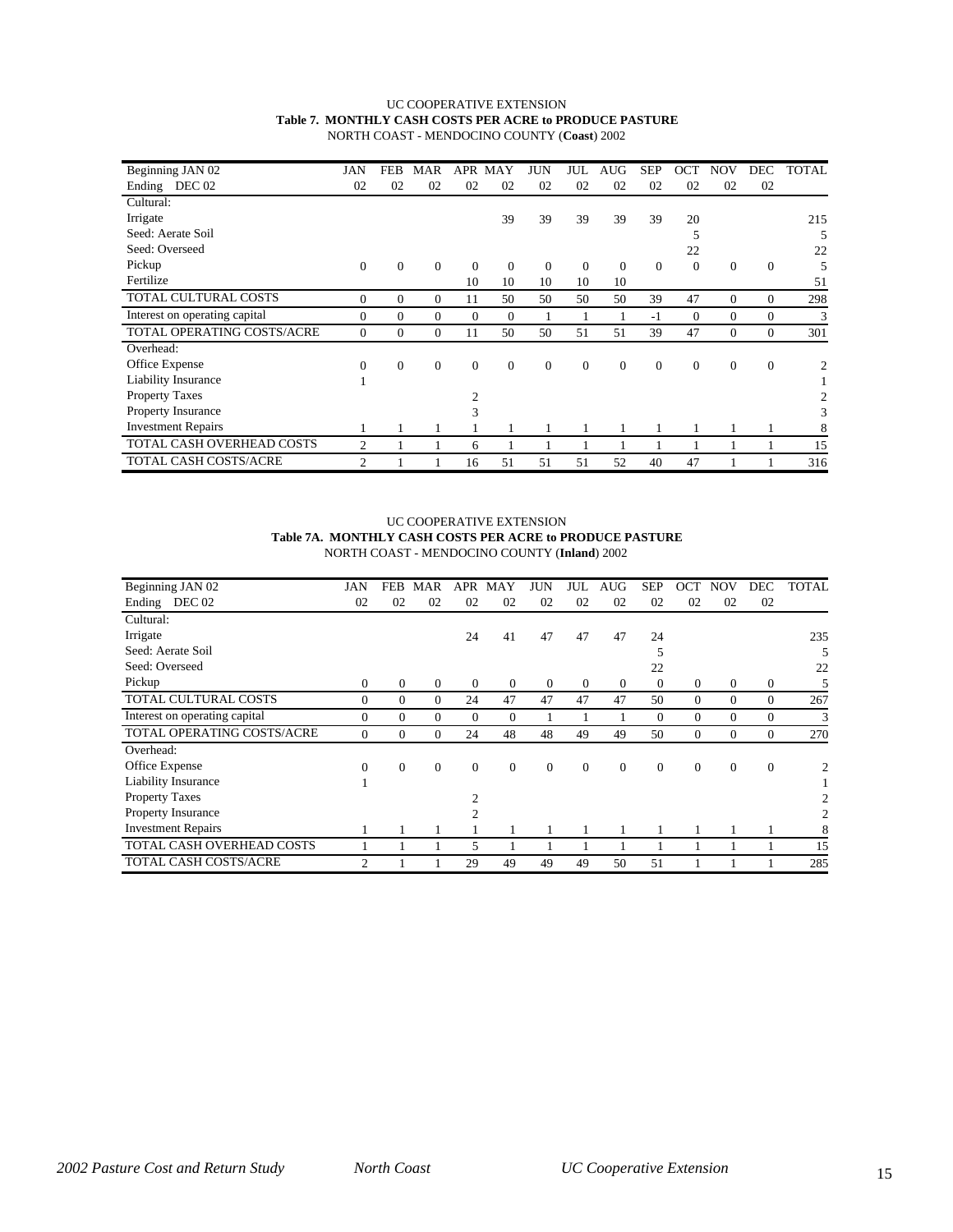### UC COOPERATIVE EXTENSION  **Table 8 – 8A. WHOLE FARM ANNUAL EQUIPMENT, INVESTMENT** NORTH COAST – MENDOCINO COUNTY 2002

#### **Table 8. ANNUAL EQUIPMENT COSTS (Coast)**

|                         |         |      |         |          | Cash Overhead |       |        |  |  |  |
|-------------------------|---------|------|---------|----------|---------------|-------|--------|--|--|--|
|                         |         | Yrs  | Salvage | Capital  | Insur-        |       |        |  |  |  |
| Yr Description          | Price   | Life | Value   | Recovery | ance          | Taxes | Total  |  |  |  |
| 105HP 4WD Tractor<br>02 | 65.985  | 15   | 12.846  | 6.442    | 260           | 39    | 6.742  |  |  |  |
| Aerator 12.5'<br>02     | 9.375   | 15   | 900     | 954      | 34            | 5     | 993    |  |  |  |
| Drill Grain 16'<br>02   | 18,186  | 15   | 1.746   | 1,850    | 66            | 10    | 1,926  |  |  |  |
| $Pickup$ ton<br>02      | 27,000  | 5    | 12.101  | 4,352    | 129           | 20    | 4,501  |  |  |  |
| Pipe Trailer<br>02      | 2,250   | 5    | 733     | 411      | 10            |       | 422    |  |  |  |
| 02 Spreader Fert 2.5T   | 9,500   | 15   | 912     | 967      | 34            | 5     | 1,006  |  |  |  |
| <b>TOTAL</b>            | 132.296 |      | 29.238  | 14.976   | 533           | 81    | 15,590 |  |  |  |
| of New Cost*<br>40%     | 52.918  |      | 11.695  | 5.990    | 213           | 32    | 6,236  |  |  |  |

\*Used to reflect a mix of new and used equipment

# **Table 8A. ANNUAL EQUIPMENT COSTS (Inland)**

|                         |         |      |         |          | Cash Overhead |       |        |
|-------------------------|---------|------|---------|----------|---------------|-------|--------|
|                         |         | Yrs  | Salvage | Capital  | Insur-        |       |        |
| Yr Description          | Price   | Life | Value   | Recovery | ance          | Taxes | Total  |
| 105HP 4WD Tractor<br>02 | 65.985  | 15   | 12.846  | 6.442    | 260           | 39    | 6.742  |
| Aerator 12.5'<br>02     | 9.375   | 15   | 900     | 954      | 34            | 5     | 993    |
| 02 Drill Grain 16'      | 18,186  | 15   | 1.746   | 1,850    | 66            | 10    | 1,926  |
| 02 Pickup _ ton         | 27,000  | 5    | 12.101  | 4,352    | 129           | 20    | 4.501  |
| 02 Pipe Trailer         | 2,250   | 5    | 733     | 411      | 10            |       | 422    |
| <b>TOTAL</b>            | 122,796 |      | 28,326  | 14,010   | 499           | 76    | 14,584 |
| 40% of New Cost*        | 49.118  |      | 11,330  | 5.604    | 199           | 30    | 5,834  |

\*Used to reflect a mix of new and used equipment

### **ANNUAL EQUIPMENT COSTS (Coast & Inland – Owned – Not used in study)**

|    |                                |         |      |         |          | Cash Overhead |       |        |
|----|--------------------------------|---------|------|---------|----------|---------------|-------|--------|
|    |                                |         | Yrs  | Salvage | Capital  | Insur-        |       |        |
|    | Yr Description                 | Price   | Life | Value   | Recovery | ance          | Taxes | Total  |
|    | 02 Baler-Pull w/engine         | 44.184  | 10   | 4.418   | 5,880    | 162           | 243   | 6.284  |
| 02 | Balewagon-Self Propelled       | 102,350 | 10   | 10.235  | 13,620   | 375           | 563   | 14,557 |
|    | 02 Rake $-20'$ Center Delivery | 18,419  | 15   | 1.842   | 1,909    | 67            | 101   | 2.078  |
| 02 | Swather-14'                    | 47.150  | 10   | 8,338   | 6,008    | 185           | 277   | 6.470  |
|    | <b>TOTAL</b>                   | 212,103 |      | 24.833  | 27.417   | 789           | 1.184 | 29.389 |
|    | 40% of New Cost*               | 84.841  |      | 9.933   | 10.967   | 316           | 474   | 11.756 |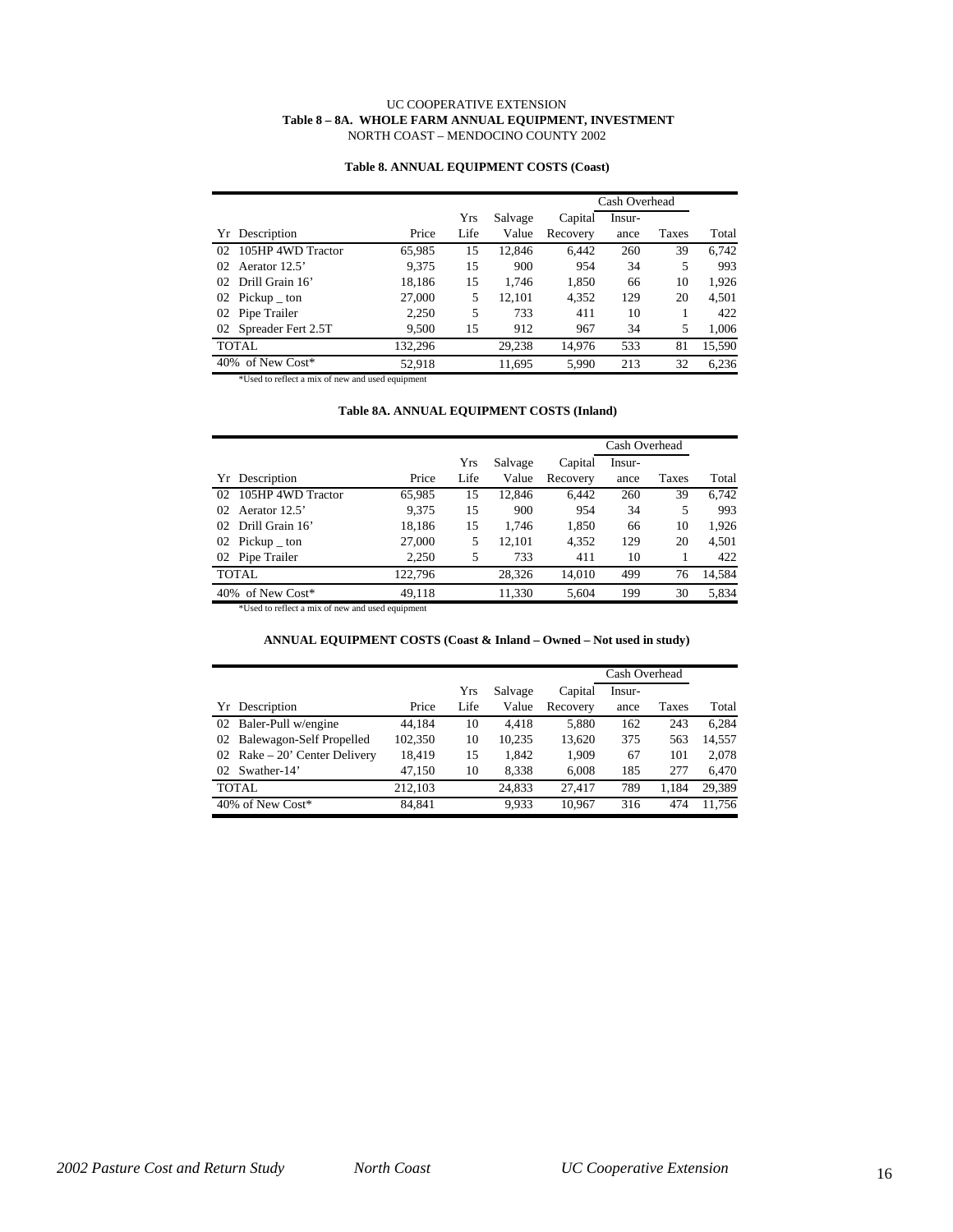## UC COOPERATIVE EXTENSION  **Table 8 – 8A. Continued**

# **ANNUAL INVESTMENT COSTS (Coast and Inland)**

|                            |           |      |           |          | Cash Overhead |                |          |         |
|----------------------------|-----------|------|-----------|----------|---------------|----------------|----------|---------|
|                            |           | Yrs  | Salvage   | Capital  | Insur-        |                |          |         |
| Description                | Price     | Life | Value     | Recovery | ance          | Taxes          | Repairs  | Total   |
| $2-40HP$ Pump 650gpm       | 28,000    | 30   |           | 2,124    | 92            | 14             | 560      | 2.791   |
| Fuel Tanks 2-500 gal       | 3,500     | 20   | 350       | 306      | 13            | $\overline{c}$ | 70       | 391     |
| Land                       | 5,000,000 | 40   | 5,000,000 | 320,500  | $\mathbf{0}$  | 5,000          | 0        | 325,500 |
| Pasture Establishment      | 4,200     | 10   |           | 582      | 14            | $\overline{c}$ | $\Omega$ | 598     |
| Shop $30X70$               | 52,500    | 25   |           | 4,268    | 173           | 26             | 1,050    | 5,518   |
| Sprinkler Pipe 2" 200 pipe | 38,238    | 15   |           | 4,043    | 126           | 19             | 765      | 4,954   |
| <b>Storage Building</b>    | 9.650     | 20   |           | 870      | 32            | 5              | 193      | 1,099   |
| Tools                      | 10.000    | 10   |           | 1,385    | 33            | 5              | 100      | 1,523   |
| <b>TOTAL INVESTMENT</b>    | 5.146.088 |      | 5.000.350 | 334,078  | 483           | 5.073          | 2.738    | 342,373 |

**ANNUAL BUSINESS OVERHEAD COSTS (Coast and Inland)**

|                            | Units/ |      | Price/ | Total |
|----------------------------|--------|------|--------|-------|
| Description                | Farm   | Unit | Unit   | Cost  |
| <b>Liability Insurance</b> | 2495   | Acre | 0.52   | 1.297 |
| Office Expense             | 2495   | Acre | 2.00   | 4.990 |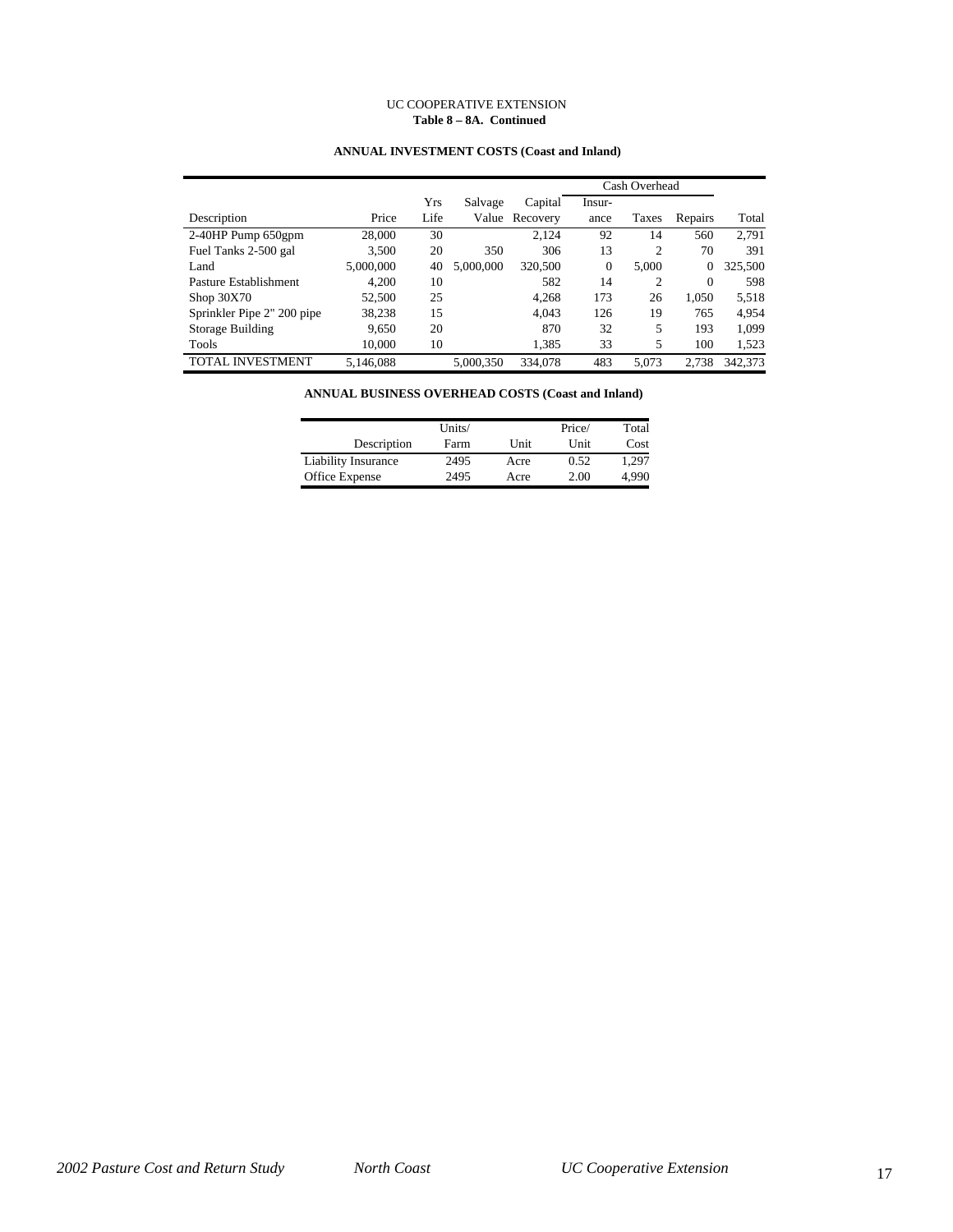### UC COOPERATIVE EXTENSION **Table 9. HOURLY EQUIPMENT COSTS** NORTH COAST - MENDOCINO COUNTY (**Coast**) 2002

|    |                       |        |               |        |       | <b>COSTS PER HOUR</b> |           |       |              |
|----|-----------------------|--------|---------------|--------|-------|-----------------------|-----------|-------|--------------|
|    |                       | Actual | Cash Overhead |        |       | Operating             |           |       |              |
|    |                       | Hours  | Capital       | Insur- |       |                       | Fuel $\&$ | Total | Total        |
|    | Yr Description        |        | Used Recovery | ance   | Taxes | Repairs               | Lube      | Oper. | $Costs/Hr$ . |
| 02 | 105HP 4WD Tractor     | 991.80 | 2.60          | 0.10   | 0.02  | 1.07                  | 9.25      | 10.32 | 13.04        |
| 02 | Aerator 12.5'         | 21.30  | 17.93         | 0.64   | 0.10  | 1.05                  | 0.00      | 1.05  | 19.71        |
| 02 | Drill Grain 16'       | 21.90  | 33.83         | 1.20   | 0.18  | 3.05                  | 0.00      | 3.05  | 38.26        |
|    | 02 Pickup 1/2 ton     | 400.40 | 4.35          | 0.13   | 0.02  | 1.34                  | 5.21      | 6.55  | 11.04        |
| 02 | Pipe Trailer          | 630.00 | 0.26          | 0.01   | 0.00  | 0.23                  | 0.00      | 0.23  | 0.50         |
|    | 02 Spreader Fert 2.5T | 16.80  | 23.01         | 0.82   | 0.12  | 2.37                  | 3.56      | 2.37  | 26.33        |

### UC COOPERATIVE EXTENSION **Table 9A. HOURLY EQUIPMENT COSTS** NORTH COAST - MENDOCINO COUNTY (**Inland**) 2002

|    |                   |        |                      | <b>COSTS PER HOUR</b> |       |         |           |       |           |  |  |  |  |
|----|-------------------|--------|----------------------|-----------------------|-------|---------|-----------|-------|-----------|--|--|--|--|
|    |                   | Actual | Cash Overhead        |                       |       |         | Operating |       |           |  |  |  |  |
|    |                   | Hours  | Capital              | Insur-                |       |         | Fuel $&$  | Total | Total     |  |  |  |  |
|    | Yr Description    |        | <b>Used Recovery</b> | ance                  | Taxes | Repairs | Lube      | Oper. | Costs/Hr. |  |  |  |  |
| 02 | 105HP 4WD Tractor | 962.00 | 2.68                 | 0.11                  | 0.02  | 1.07    | 9.25      | 10.32 | 13.12     |  |  |  |  |
| 02 | Aerator 12.5'     | 21.30  | 17.93                | 0.64                  | 0.10  | 1.05    | 0.00      | 1.05  | 19.71     |  |  |  |  |
| 02 | Drill Grain 16'   | 21.90  | 33.83                | 1.20                  | 0.18  | 3.05    | 0.00      | 3.05  | 38.26     |  |  |  |  |
| 02 | Pickup $1/2$ ton  | 400.40 | 4.35                 | 0.13                  | 0.02  | 1.34    | 5.21      | 6.55  | 11.04     |  |  |  |  |
| 02 | Pipe Trailer      | 620.00 | 0.27                 | 0.01                  | 0.00  | 0.23    | 0.00      | 0.23  | 0.50      |  |  |  |  |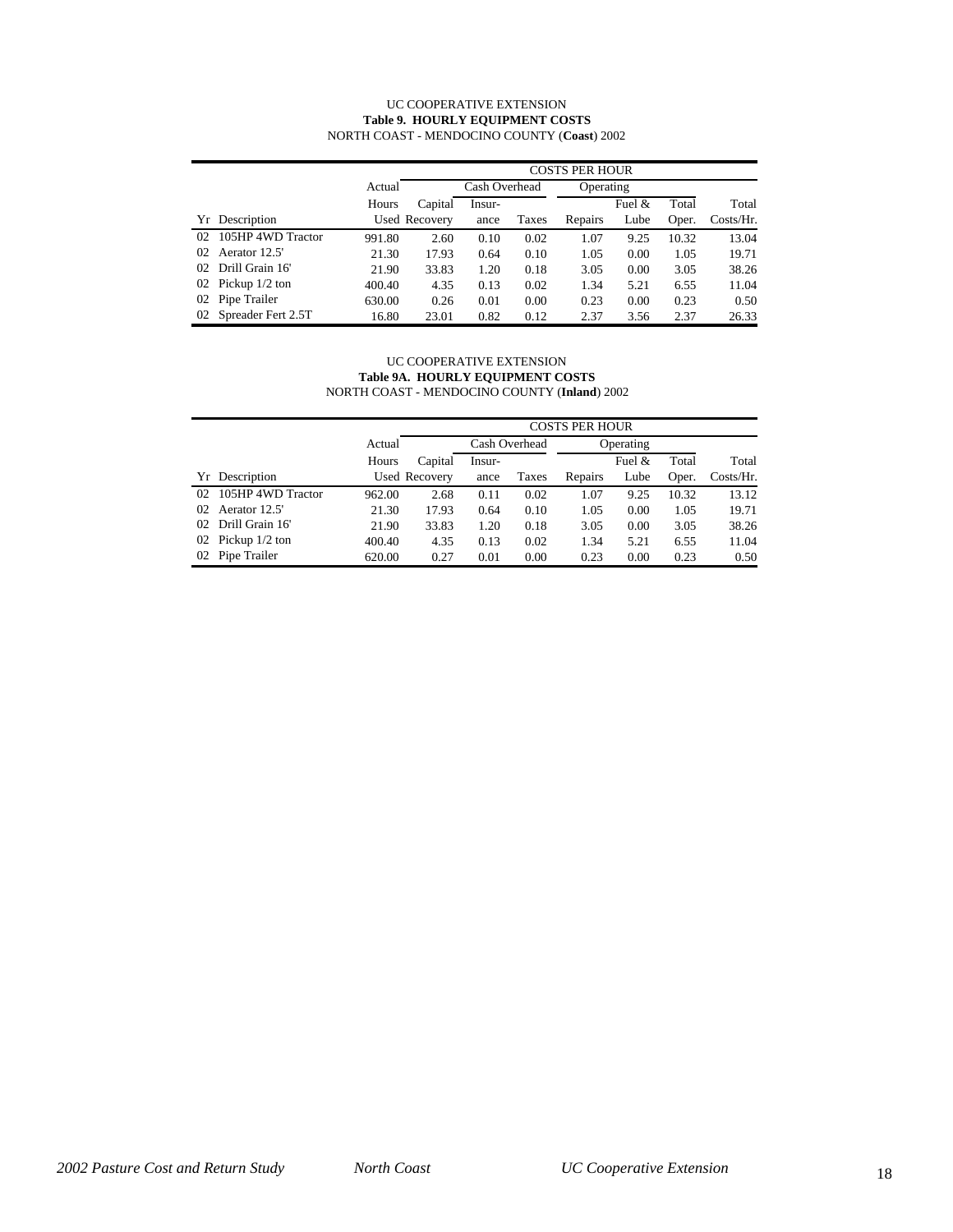### U.C. COOPERATIVE EXTENSION **Table 10. RANGING ANALYSIS** NORTH COAST - MENDOCINO COUNTY (**Coast**) 2002

|                                  |          |          |          | YIELD (ton/acre) |       |          |          |
|----------------------------------|----------|----------|----------|------------------|-------|----------|----------|
|                                  | 4.50     | 6.50     | 8.50     | 10.50            | 12.50 | 14.50    | 16.50    |
| <b>OPERATING COSTS/ACRE:</b>     |          |          |          |                  |       |          |          |
| Cultural Cost                    | 298      | 298      | 298      | 298              | 298   | 298      | 298      |
| Harvest Cost                     | $\Omega$ | $\Omega$ | $\Omega$ | $\Omega$         | 0     | $\Omega$ | $\Omega$ |
| Interest on operating capital    | 3        | 3        | 3        | 3                | 3     | 3        | 3        |
| TOTAL OPERATING COSTS/ACRE       | 301      | 301      | 301      | 301              | 301   | 301      | 301      |
| <b>TOTAL OPERATING COSTS/TON</b> | 67       | 46       | 35       | 29               | 24    | 21       | 18       |
| CASH OVERHEAD COSTS/ACRE         | 15       | 15       | 15       | 15               | 15    | 15       | 15       |
| <b>TOTAL CASH COSTS/ACRE</b>     | 316      | 316      | 316      | 316              | 316   | 316      | 316      |
| <b>TOTAL CASH COSTS/TON</b>      | 70       | 49       | 37       | 30               | 25    | 22       | 19       |
| NON-CASH OVERHEAD COSTS/ACRE     | 205      | 205      | 205      | 205              | 205   | 205      | 205      |
| <b>TOTAL COSTS/ACRE</b>          | 521      | 521      | 521      | 521              | 521   | 521      | 521      |
| <b>TOTAL COSTS/TON</b>           | 116      | 80       | 61       | 50               | 42    | 36       | 32       |

# COSTS PER ACRE AT VARYING YIELD TO PRODUCE PASTURE

NET RETURNS PER ACRE **ABOVE OPERATING COSTS** FOR PASTURE

| <b>PRICE</b>                  |        |        |        | YIELD (ton/acre) |       |                |       |
|-------------------------------|--------|--------|--------|------------------|-------|----------------|-------|
| $\frac{\text{S}}{\text{ton}}$ | 4.50   | 6.50   | 8.50   | 10.50            | 12.50 | 14.50          | 16.50 |
| 21.00                         | $-207$ | $-165$ | $-123$ | $-81$            | $-39$ | $\overline{4}$ | 46    |
| 24.00                         | $-193$ | $-145$ | $-97$  | $-49$            | $-1$  | 47             | 95    |
| 27.00                         | $-180$ | $-126$ | $-72$  | $-18$            | 37    | 91             | 145   |
| 30.00                         | $-166$ | $-106$ | $-46$  | 14               | 74    | 134            | 194   |
| 33.00                         | $-153$ | $-87$  | $-21$  | 46               | 112   | 178            | 244   |
| 36.00                         | $-139$ | $-67$  | 5      | 77               | 149   | 221            | 293   |
| 39.00                         | $-126$ | $-48$  | 31     | 109              | 187   | 265            | 343   |

## NET RETURN PER ACRE **ABOVE CASH COST** FOR PASTURE

| <b>PRICE</b>                  |        |        |        | YIELD (ton/acre) |       |       |       |
|-------------------------------|--------|--------|--------|------------------|-------|-------|-------|
| $\frac{\text{S}}{\text{ton}}$ | 4.50   | 6.50   | 8.50   | 10.50            | 12.50 | 14.50 | 16.50 |
| 21.00                         | $-222$ | $-180$ | $-138$ | $-96$            | $-54$ | $-12$ | 31    |
| 24.00                         | $-208$ | $-160$ | $-112$ | $-64$            | $-16$ | 32    | 80    |
| 27.00                         | $-195$ | $-141$ | $-87$  | $-33$            | 22    | 76    | 130   |
| 30.00                         | $-181$ | $-121$ | $-61$  | $-1$             | 59    | 119   | 179   |
| 33.00                         | $-168$ | $-102$ | $-36$  | 31               | 97    | 163   | 229   |
| 36.00                         | $-154$ | -82    | $-10$  | 62               | 134   | 206   | 278   |
| 39.00                         | $-141$ | $-63$  | 16     | 94               | 172   | 250   | 328   |

### NET RETURNS PER ACRE **ABOVE TOTAL COST** FOR PASTURE

| <b>PRICE</b>                  |        |        |        | YIELD (ton/acre) |        |        |        |
|-------------------------------|--------|--------|--------|------------------|--------|--------|--------|
| $\frac{\text{S}}{\text{ton}}$ | 4.50   | 6.50   | 8.50   | 10.50            | 12.50  | 14.50  | 16.50  |
| 21.00                         | $-427$ | $-385$ | $-343$ | $-301$           | $-259$ | $-217$ | $-175$ |
| 24.00                         | $-413$ | $-365$ | $-317$ | $-269$           | $-221$ | $-173$ | $-125$ |
| 27.00                         | $-400$ | $-346$ | $-292$ | $-238$           | $-184$ | $-130$ | $-76$  |
| 30.00                         | $-386$ | $-326$ | $-266$ | $-206$           | $-146$ | $-86$  | $-26$  |
| 33.00                         | $-373$ | $-307$ | $-241$ | $-175$           | $-109$ | $-43$  | 24     |
| 36.00                         | $-359$ | $-287$ | $-215$ | $-143$           | $-71$  |        | 73     |
| 39.00                         | $-346$ | $-268$ | $-190$ | -112             | $-34$  | 45     | 123    |